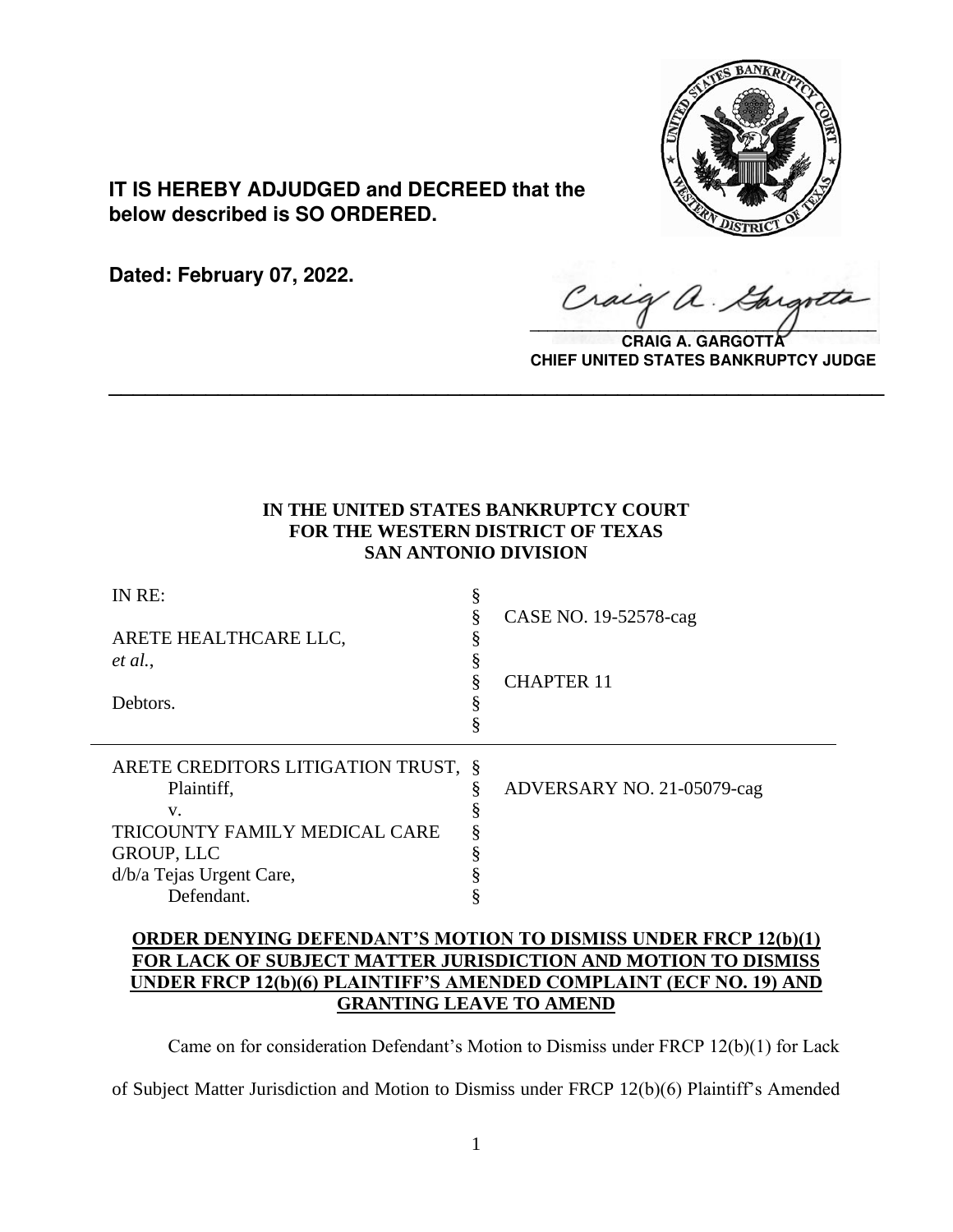Complaint ("Motion to Dismiss") (ECF No. 19) filed by TriCounty Family Medical Care Group, LLC ("TriCounty" or "Defendant") on November 1, 2021. The Court held a hearing on the matter on January 13, 2022. The Court took the matter under advisement at the hearing. Having considered the arguments presented and the applicable law, for the reasons explained herein, the Court finds that the Motion to Dismiss should be DENIED. The Court will also GRANT Arete Creditors Litigation Trust's ("Trust" or "Plaintiff") request for leave to amend.

#### **JURISDICTION**

As a preliminary matter, the Court has jurisdiction over this matter pursuant to 28 U.S.C. § 1334. This is a core proceeding under 28 U.S.C. §§ 157(b)(2)(A), (E), (F), and (H). Venue is proper under 28 U.S.C. §§ 1408 and 1409. This case is referred to this Court by the Standing Order of Reference entered in this District.

#### **FACTUAL AND PROCEDURAL BACKGROUND**

#### **The Underlying Bankruptcy Case**

Arete Healthcare, LLC ("Arete") filed its petition for Chapter 11 bankruptcy relief on November 3, 2019. (Bankr. Case No. 19-52578, ECF No. 1). The Emergency Clinic of Floresville, LLC (Bankr. Case No. 19-52579, ECF No. 1), Schertz-Cibolo Emergency Center, LLC (Bankr. Case No. 19-52580, ECF No. 1), and Southcross Hospital, LLC (Bankr. Case No. 19-52581, ECF No. 1) also filed their respective petitions for Chapter 11 bankruptcies on the same day. The Court ordered the four cases to be jointly administered on November 7, 2019 under case number 19- 52578. (ECF No. 24). Southcross Hospital, LLC's case was converted to a Chapter 7 bankruptcy on March 23, 2020. (Bankr. Case No. 19-52581, ECF No. 1). Because the bankruptcies for Arete Healthcare, LLC; Emergency Clinic of Floresville, LLC; and Schertz-Cibolo Emergency Center, LLC remain jointly administered, references and citations to underlying bankruptcy case are to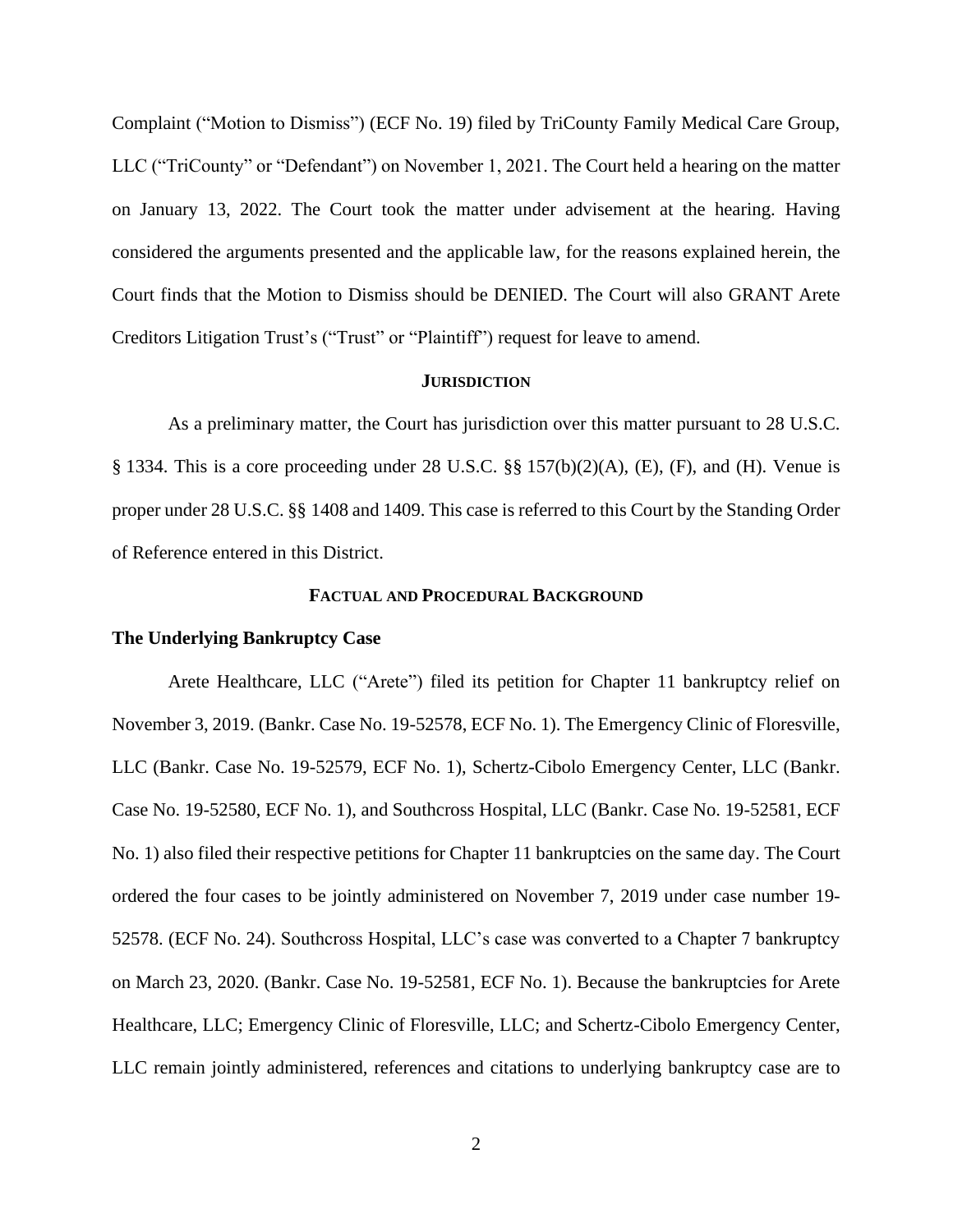case number 19-52578. The Court will refer to the entities collectively as "Debtor" or "Debtors" and the Court will use the individual entity's name if referring to one specifically.

Debtors filed Debtor's Second Amended Joint Plan of Reorganization (ECF No. 252) ("Plan") on May 28, 2020. Along with the Plan, Debtors filed a Second Amended Disclosure Statement in Support of Joint Plan of Reorganization of Arete Healthcare, LLC; Schertz-Cibolo Emergency Center, LLC And The Emergency Clinic of Floresville, LLC Under Chapter 11 of the United States Bankruptcy Code (ECF No. 251) ("Disclosure Statement"). Together, in pertinent part, the Plan and Disclosure Statement contain language identifying causes of action Debtors seek to preserve post-confirmation. (ECF No. 252, at 30–33; ECF No. 241, at 35–36). The Disclosure Statement also references, but does not attach, the Debtor's Statement of Financial Affairs (ECF No. 77) ("SOFA"). (*Id.*). Question 3 of the SOFA concerns transfers the Debtors made within 90 days of the petition for relief. Debtors attached a list of such transfers to the SOFA as Exhibit 6. (ECF No. 77, at 59–63). The SOFA identifies two transfers to TriCounty. (*Id.* at 60).

The Trust was established pursuant to the Plan and a Litigation Trust Agreement. (ECF No. 311). The purpose of the Trust is to liquidate and distribute assets. (*Id.* at 7).

The Plan also provided releases for Brian Johnson and WM Medical Consultants, LLC. (ECF No. 252, at 42).

The Court confirmed the Plan on August 14, 2020. (ECF No. 343).

#### **This Adversary Proceeding**

The Trust initiated this adversary proceeding on June 28, 2021 by filing its Complaint to Avoid and Recover Transfers Pursuant to 11 U.S.C. § 547 and 550 [sic] (ECF No. 1) ("Complaint"). The Trust accomplished service on TriCounty on August 13, 2021 (ECF No. 7). TriCounty then filed its first motion to dismiss and a brief in support (ECF Nos. 8 and 9). The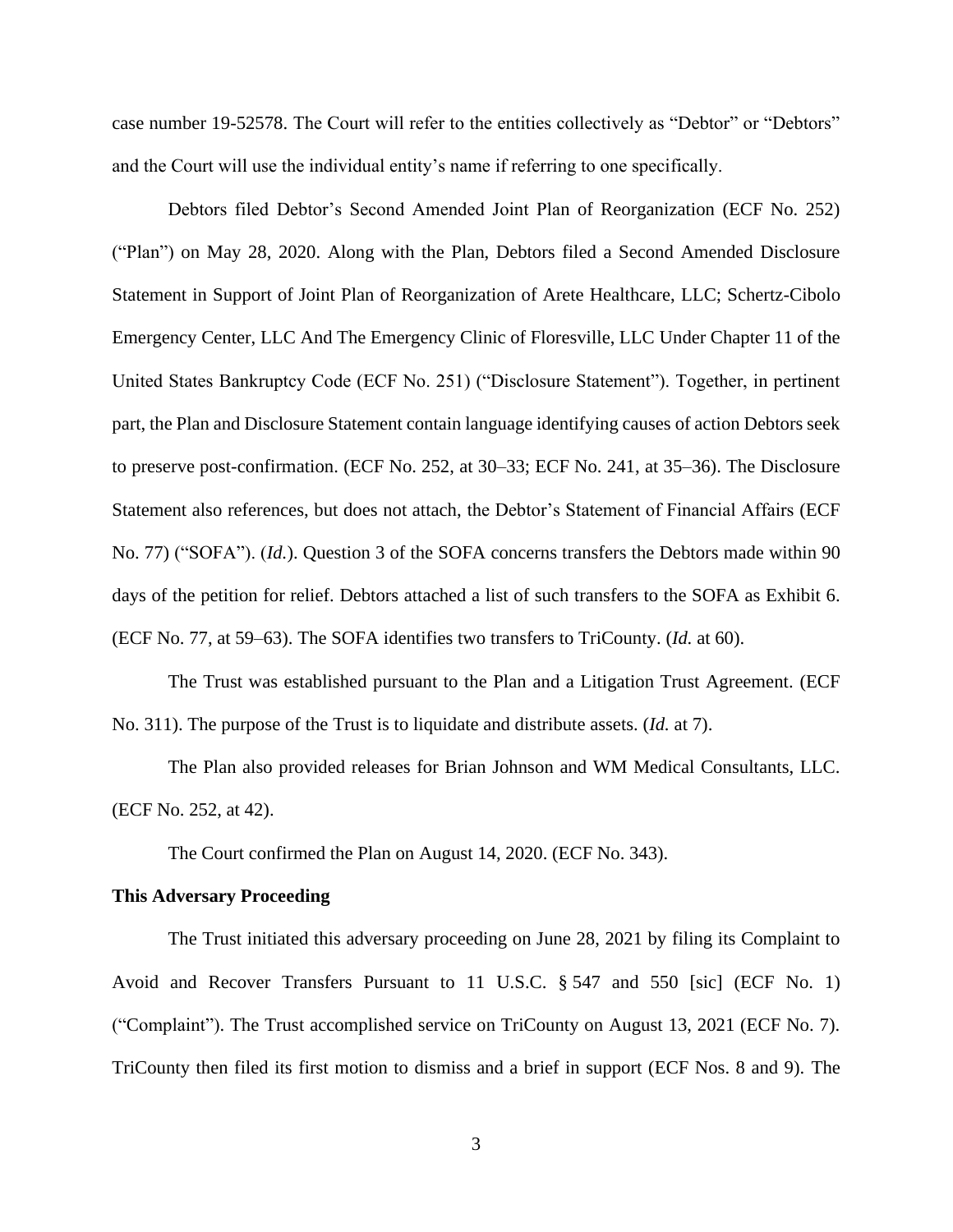Trust then amended its Complaint pursuant to Federal Rule of Bankruptcy Procedure 7015 and filed Amended Complaint to Avoid and Recover Transfers Pursuant to 11 U.S.C. §§ 544, 547, 548, 550 and TUFTA (ECF No. 10) ("Amended Complaint"),which is the operative complaint.

The Amended Complaint pleads four main causes of action: preferential payments, fraudulent transfers under the Bankruptcy Code, fraudulent transfers under Texas law, and recovery of avoided transfers. (ECF No. 10, at 1). Exhibit A of the Amended Complaint is a Management Agreement. (*Id.* at 13–34). The Management Agreement identifies TriCounty as a "Management Company" and Arete as a "Clinic." Both parties agree that the Management Agreement reverses the relationship of the entities. (ECF No. 10, at 5; ECF No. 20, at 8). The Court will analyze the Management Agreement as if it correctly stated the relationship: TriCounty is the clinic; and Arete is the management company.<sup>1</sup> Under the Management Agreement, Arete provided management services to TriCounty, including paying vendors. (ECF No. 10, at 14–16). In return, TriCounty paid Arete a fee. (ECF No. 10, at 18–19).

Exhibit B is a chart that the Trust alleges details payments Arete made on TriCounty's behalf pursuant to the Management Agreement. (ECF No. 10, at 35–43). Exhibit B identifies only the vendors who received payment, not goods or services the payments covered. (*Id.*). Many of the payments seemingly are not authorized by the Management Agreement. For example, Exhibit B includes payments for Charlie Allen's Burgers, hotel stays, TX Tag tolls, Jim's Crispy Fried Chicken, Twin Liquors, Smoothie King, and others. (*Id.*).

TriCounty then filed its second Motion to Dismiss under FRCP 12(b)(1) for Lack of Subject Matter Jurisdiction and Motion to Dismiss under FRCP 12(b)(6) and its brief in support

<sup>&</sup>lt;sup>1</sup> The Motion to Dismiss argues this mistake is grounds to dismiss the Amended Complaint. (ECF No. 20, at 8). The Court will not deem a nomenclature mistake in a document executed several years before the Amended Complaint was filed fatal when both parties agree upon the proper relationship.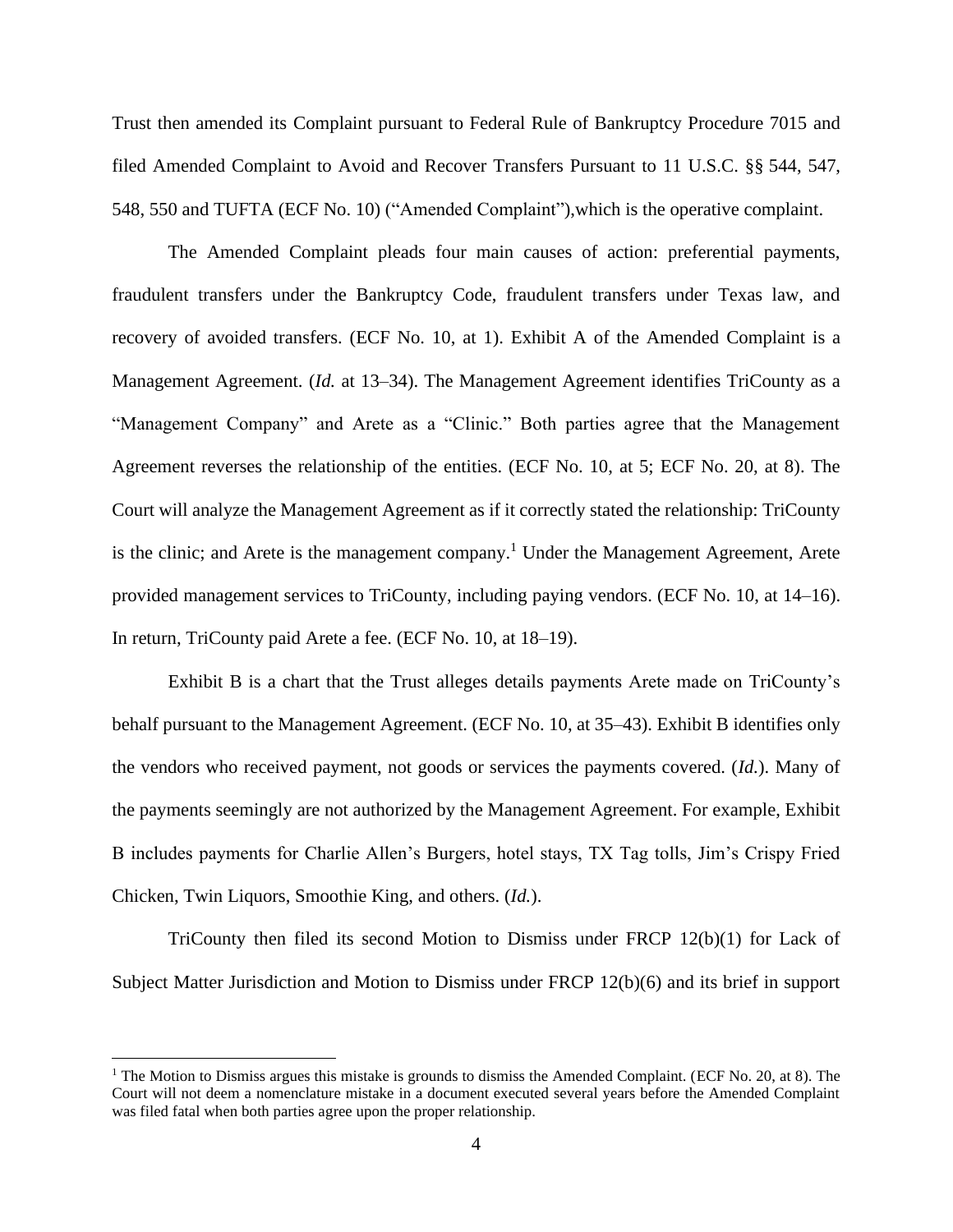(ECF Nos. 19 and 20) (collectively "Motion to Dismiss"). The Trust filed Plaintiff's Response in Opposition to Defendant's Motion to Dismiss (ECF No. 23) ("Response"). The Response was a day late.<sup>2</sup> No reply was timely filed.

#### **ANALYSIS**

## **I. Standing**

As a threshold matter, the Court must address TriCounty's argument that the Trust does not have standing to sue.<sup>3</sup> Standing is a jurisdictional requirement, so the Court must independently ensure the Trust has standing. *United Operating, LLC v. Citizens Bank (In re United Operating, LLC)***,** 540 F.3d 351, 354 (5th Cir. 2008).

## **a. Legal Standard for Standing**

For a reorganized debtor or trustee to have standing to sue post-confirmation, the plan of reorganization must preserve the right of action. *United Operating***,** 540 F.3d at 355. The preservation must be "specific and unequivocal." *Id.* Courts may consult the plan's disclosure statement to determine if the claim was properly preserved. *In re Tex. Wyo. Drilling, Inc.***,** 647 F.3d 547, 550 (5th Cir. 2011). Debtors do not need to specifically name potential future defendants, but the plan and related documents must provide some indication of who may become a defendant. *Id***.** at 552 (concluding that a disclosure statement which identified "[v]arious pre-petition shareholders of the Debtor" as potential fraudulent transfer defendants provided sufficient notice). Disclosure and notice are the policy underpinnings of the standing analysis because they may affect how parties vote on the plan. *United Operating***,** 540 F.3d at 355.

<sup>&</sup>lt;sup>2</sup> The Trust's initial response (ECF No. 21) was filed timely; however, the Court dismissed the response for lack of compliance with the Local Rules. TriCounty did not object to the Response on the basis of timeliness. Therefore, the Court allowed the Motion to Dismiss to proceed.

<sup>3</sup> TriCounty's Motion to Dismiss made its standing argument under Federal Rule 12(b)(1), which addresses subject matter jurisdiction. Fed. R. Civ. P. 12(b)(1).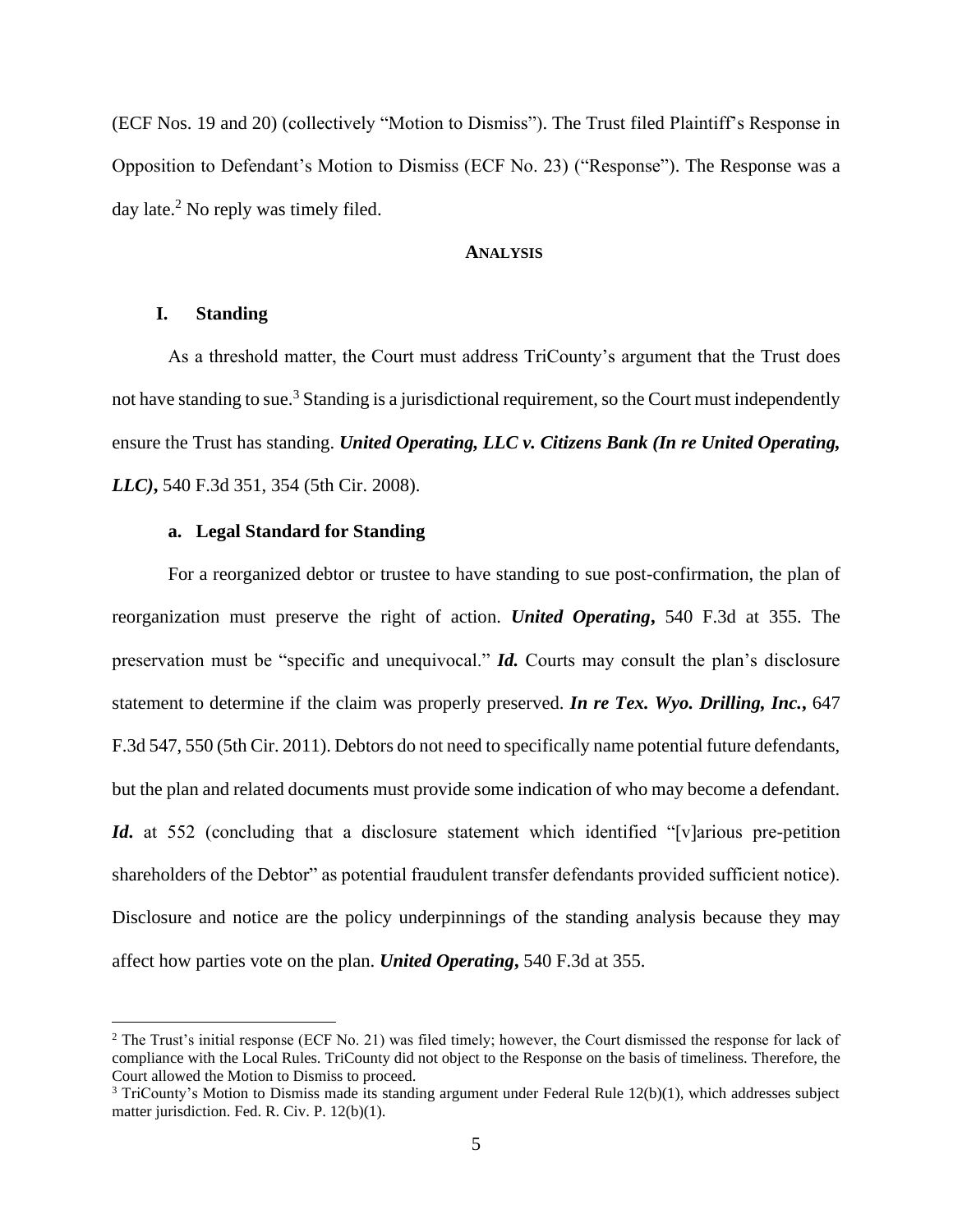# **b. Parties' Arguments**

TriCounty argues that the Trust does not have standing to pursue claims against TriCounty because no claim against TriCounty was properly preserved. (ECF No. 20, at 3–4). According to TriCounty, the reorganized debtor listed the causes of action it intended to preserve in the Disclosure Statement. (*Id.* at 3). The Disclosure Statement does not name TriCounty. (*Id.*). The Disclosure Statement references question 3 of the SOFA, but the SOFA is not attached to the Disclosure Statement. (*Id.*). Therefore, the Disclosure Statement is insufficient to put TriCounty on notice of the possibility that they might be sued.

TriCounty further argues that it was not put on notice of these claims specifically. With respect to the alleged preferential payments, TriCounty points out that the Amended Complaint asserts the preferences were made in 2021. (*Id.*). The Court will assume 2021 is a typographical error and use the 2019 dates as reflected in the SOFA. (Bankr. ECF No. 77, at 60). Because the underlying bankruptcy was filed in 2019, the Disclosure Statement could not possibly have put TriCounty on notice of preferential payments in 2021 because the Disclosure Statement predates the alleged preferential payments. (*Id.*). TriCounty also argues that it was not put on notice of the \$800 payment listed in the SOFA because the plan provided that the Trust would not assert a claim less than \$5,000. (*Id.* at 3–4).

The Trust asserts that it has standing to sue post-confirmation because the "Plan specifically and unequivocally preserves Chapter 5 causes of action and those under Texas state law against all statutory insiders, including the Defendant." (ECF No. 23, at 4).

#### **c. Claim Preservation**

Section 4.13 of the Plan is titled "Preservation of Causes of Action." (Bankr. ECF No. 252, at 30). The Plan retains the following causes of action: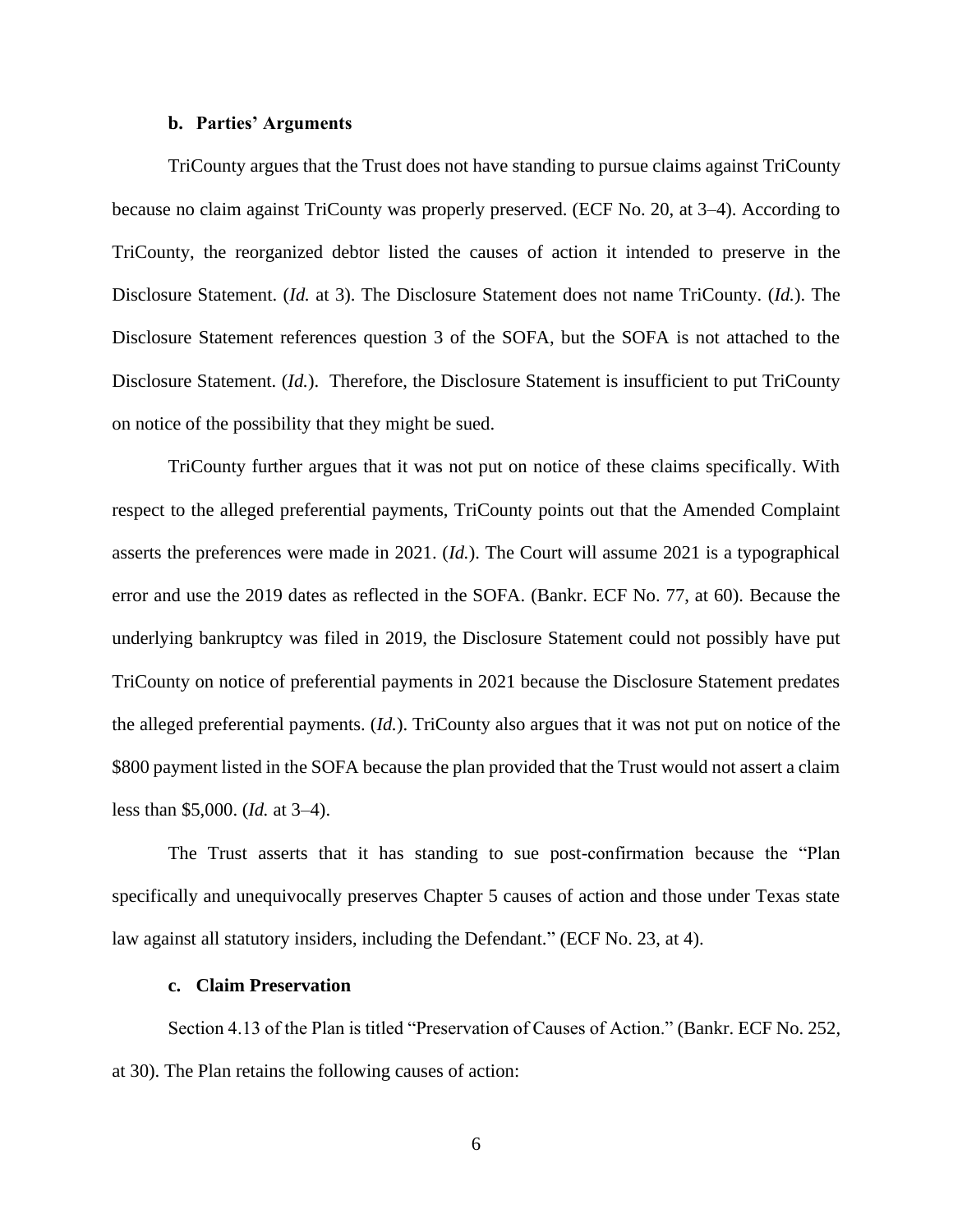All claims asserted or unasserted, including but not limited to claims for contract or tort damages, breach of fiduciary duty, and all other claims including claims for any avoidance remedy including fraudulent conveyances under Texas law, and all claims under chapter 5 of title 11, United States Code, whether, known or unknown against:

a. Joel Kay and all relatives who are statutory insiders as defined by as 11 U.S.C. § 101(31).

b. Amajon Healthcare Solutions, LLC and all managers, members, directors and officers.

c. Any transferee of any avoidable transfer whether or not now made subject to any avoidance action against an Insider.

d. The Debtors also retain all rights to object to claims of non-released Insiders and all rights of offset, recoupment, including any right to bring an action previously barred by any statute of limitations, to the extent such right exists in connection with any response to any action brought against the estate, including the objection to any proof of claim filed by any non-released Insider.

(*Id.* at 31). The Plan also explicitly reserves claims against pre-petition professionals; all

prepetition creditors of the Debtors; claims for damages, fraud, or breach of contract; and claims

against specifically named entities other than TriCounty. (*Id.* at 32-33).

Section VII.I of the Disclosure Statement, titled "Rights and Causes of Action: Reservation

of Rights," states that the

Reorganized Debtors will receive all Causes of Action, Claims, and other rights upon confirmation. Specific, known Causes of Action are set forth at Exhibit 6, and include Claims against the Members of the Debtors, Johnson and Kay. … Fraudulent conveyance and preference actions will be pursued post-petition, as well as collections suits.

(*Id.* at 35–36). Exhibit 6 is titled "Identified causes of Action of the Debtors." (*Id.* at 104). In

addition to the language preserving claims against statutory insiders quoted above, Exhibit 6

includes the following reservation:

3. Claims against all prepetition creditors of the Debtors or any one of them which arise under chapter 5 of title 11, United States Code or State law, including preference actions and fraudulent conveyance claims, including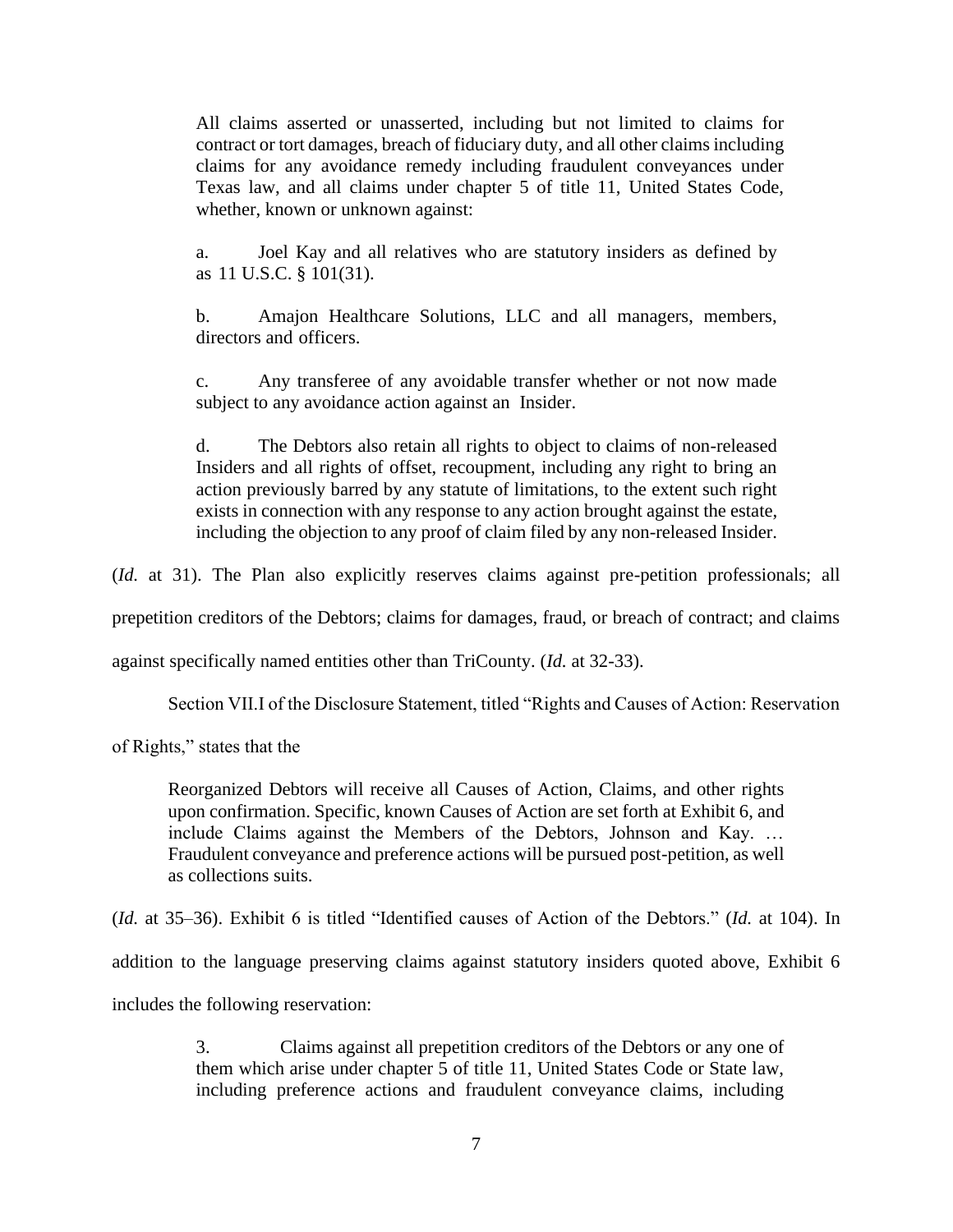fraudulent conveyance claims at Texas state law.

a. The Debtor does not intend to assert any claim of preference or fraudulent conveyance under state or federal law upon any claim of less than \$5,000.

b. The Debtor does not intend to file any claim of preference against any taxing authority for such are barred by statute.

c. The Debtor does not intend to file any claim for preference where the payments were made in the ordinary course or are otherwise protected by the defenses to preference claims found at 11 U.S.C.§ 547 (c).

d. A complete list of pre-petition payments made within 90 days of the date of the Petitions can be found at the Debtors' Statements of Financial Affairs, Question No. 3. This material is available online through PACER or by written request to Debtor's counsel, Allen M. DeBard, which contact information appears at the end of the Disclosure Statement and at the end of the Plan of Reorganization. The amounts that might be recovered in such actions has not been estimated at this time.

(*Id.* at 105).

Question 3 of the SOFA lists two transactions with TriCounty. The first was on August 9,

2019 in the amount of \$18,400. The second was on August 23, 2019 in the amount of \$800.

Both the Plan and the Disclosure Statement preserve claims from Chapter 5 of the Code and under Texas fraudulent conveyance law against statutory insiders. Like listing "[v]arious prepetition shareholders of the Debtor" as potential defendants, *see Tex. Wyo. Drilling, Inc.***,** 647 F.3d at 552, identifying statutory insiders is sufficient to put potential insider defendants on notice. Similarly, identifying pre-petition creditors is sufficient to put pre-petition creditors on notice. The Disclosure Statement also references the SOFA, which specifically lists pre-petition payments to TriCounty within 90 days of filing. In other words, TriCounty was named as a potential defendant with respect to the SOFA transfers.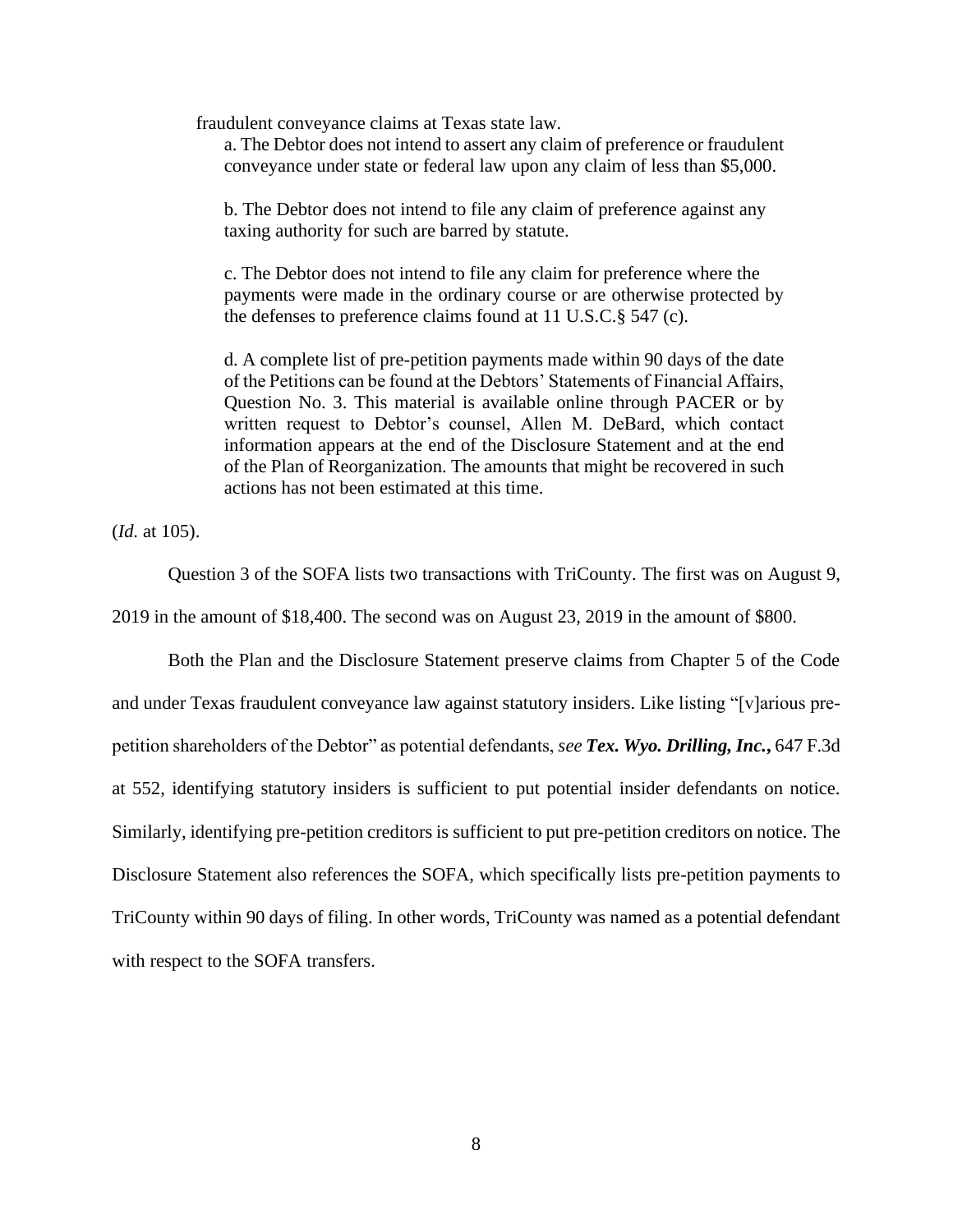## **d. Whether TriCounty is an Insider or Creditor of Arete**

Whether TriCounty is an insider or creditor is therefore of utmost importance.<sup>4</sup> If TriCounty is neither an insider nor a creditor, then the Plan and Disclosure Statement did not sufficiently put TriCounty on notice of any claim other than the two transfers listed in the SOFA.

#### **Insider**

An insider, as defined in the Bankruptcy Code, includes an "affiliate." 11 U.S.C. § 101(31)(E). An affiliate means an "entity that directly or indirectly owns, controls, or holds with the power to vote, 20 percent or more of the outstanding voting securities of the debtor  $\dots$ ." 11 U.S.C. § 101(2)(A). This subsection "sets forth the circumstances under which a debtor's parent (or parent-like) entity will be considered an affiliate of the debtor." *In re Reichmann Petroleum Corp.***,** 364 B.R. 916, 919–20 (Bankr. E.D. Tex. 2007).

An affiliate can also mean a "corporation 20 percent or more of whose outstanding voting securities are directly or indirectly owned, controlled, or held with the power to vote, by the debtor, or by an entity that directly or indirectly owns, controls, or holds with the power to vote, 20 percent or more of the outstanding voting securities of the debtor  $\dots$  ." 11 U.S.C. § 101(2)(B). This subsection describes two distinct relationships. The first clause "reflects a vertical relationship between a debtor and a subsidiary (or subsidiary-like) entity. *Reichmann Petroleum***,** 364 B.R. at 920. The second clause "reflects a horizontal relationship between a debtor and another entity which share a common parent (or parent-like) entity, which accordingly justifies treating the debtor and its 'sibling' entity as affiliates." *Id*. The term entity includes persons. 11 U.S.C. § 101(15). The term "corporation" expressly excludes limited partnerships. 11 U.S.C. § 101(9)(B).

<sup>4</sup> The Trust has argued that it has standing to sue because TriCounty is an insider of Arete. (*See, e.g.*, ECF No. 10, at 4; ECF No. 23, at 4; Hearing Transcript, at 33). Because the Plan and Disclosure Statement also preserve causes of action against pre-petition creditors, the Court will analyze whether TriCounty is a creditor too.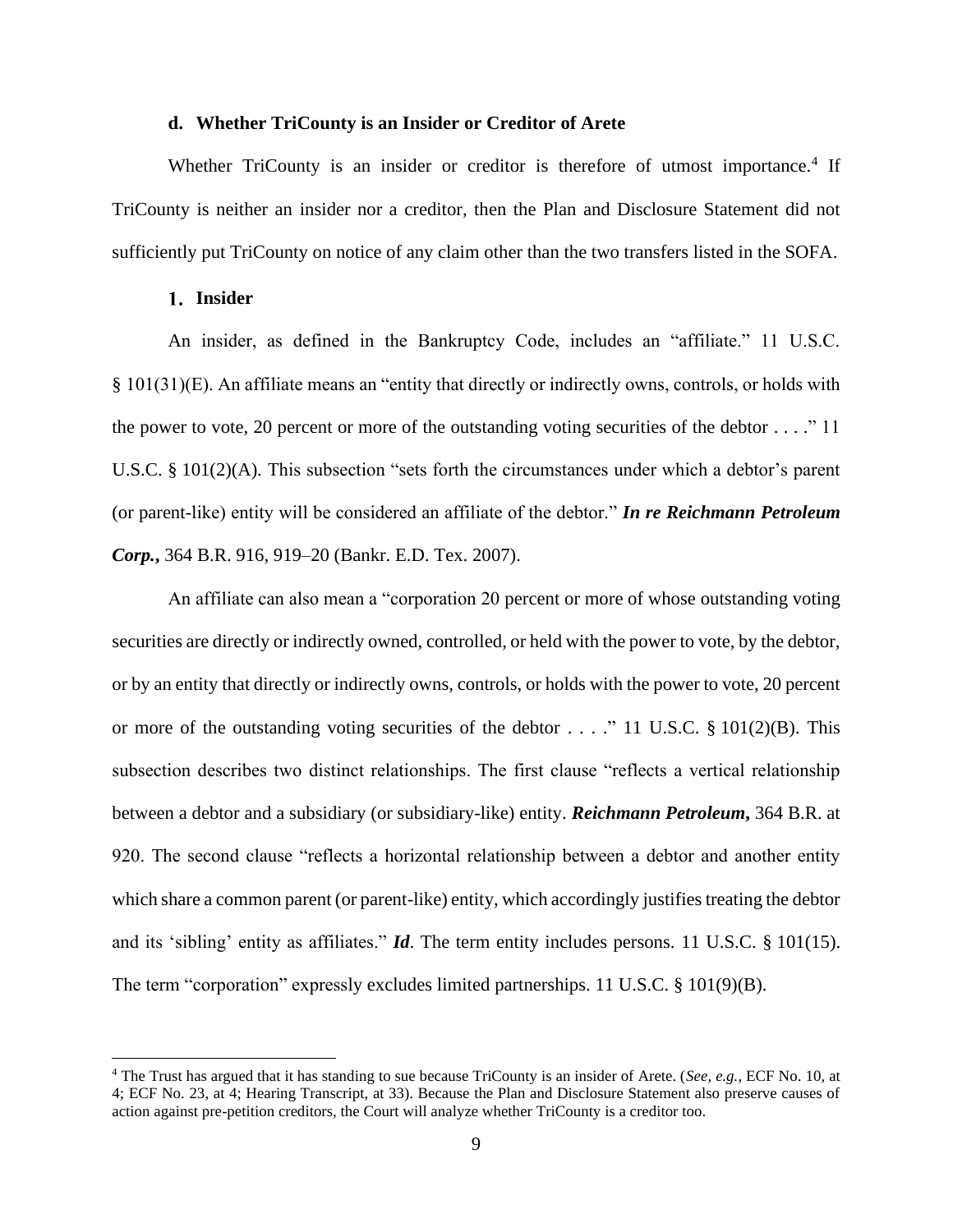The Trusts argues that TriCounty is an insider of Arete because Brian Johnson is a principal of both entities. The Trust points out that the definition of an insider includes affiliates, citing Section 101(31)(E). The Trust then recites the definition of an affiliate under Section 101(2)(A). According to the Trust,

Defendant is owned by an entity (Brian Johnson) that indirectly owns (through WM Medical Consultants, LLC) more than 20 percent of the outstanding securities of all three of the Debtors (50% of Arete, 44.25% of Floresville, and 27.635% of Schertz).

(ECF No. 10, at 5). Therefore, in the Trust's determination, Brian Johnson's status as a principal of both Arete and TriCounty makes the two companies affiliates, which in turn makes the TriCounty an insider of Arete. (ECF No. 23, at 5). The Response also included the following chart to illustrate why it alleges TriCounty is an insider.



(*Id.* at 6). The Trust notably does not argue the sibling relationship created by the second clause of Section 101(2)(B).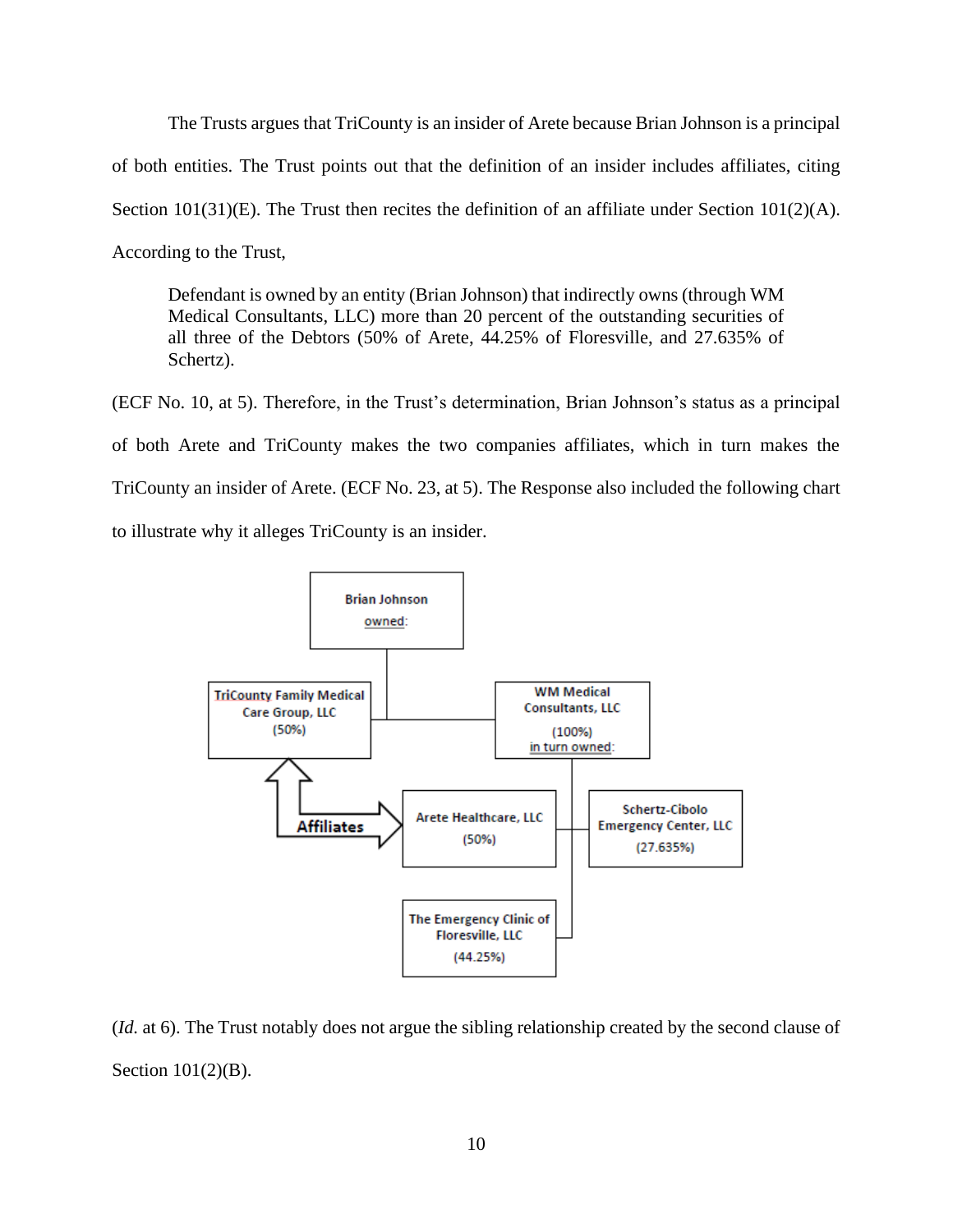TriCounty conversely argues that it cannot, by definition, be an affiliate of Arete. In the Motion to Dismiss, TriCounty argued it was not an insider or affiliate of Arete because it has no ownership interest in Arete and is not an officer, director, person in control, relative, or general partner of Arete. (ECF No. 20, at 11). At the hearing, TriCounty also rebutted the Trust's common principal argument by focusing on voting securities. TriCounty's Counsel argued that if Section  $101(2)(A)$  had meant to include limited partnerships, Congress would not have used the phrase "voting securities" because limited partnerships do not have voting securities. (*See* Hearing Transcript, at 12–13).

Neither party is correct under the circumstances. TriCounty is wrong because none of the entities are limited partnerships; rather, all the entities involved are limited liability companies. The Trust is wrong because common ownership does not create an affiliate relationship. The affiliate definition focuses on who owns, controls, or holds the power to vote at least 20 percent of the *outstanding voting securities* of the debtor, not on ownership interests in the debtor. Ownership interest is not synonymous with voting shares. *See* Tex. Bus. Orgs. Code Ann. § 101.104 (West 2021) (describing how the company agreement can establish voting rights).

The Trust has not presented the Court with any factual information detailing who has what voting power in Arete. In theory, Brian Johnson could own, control, or hold no voting security in any of the entities despite his ownership interests in all the entities. Without pleading how the voting securities of the respective entities are divided, the Court cannot determine whether TriCounty is an insider of Arete.

## **Creditor**

"Creditors" in bankruptcy are entities that have a claim. 11 U.S.C. § 101(10). A "claim" is a right to payment. 11 U.S.C. § 101(5). The Trust states, "Defendant is creditor as the term is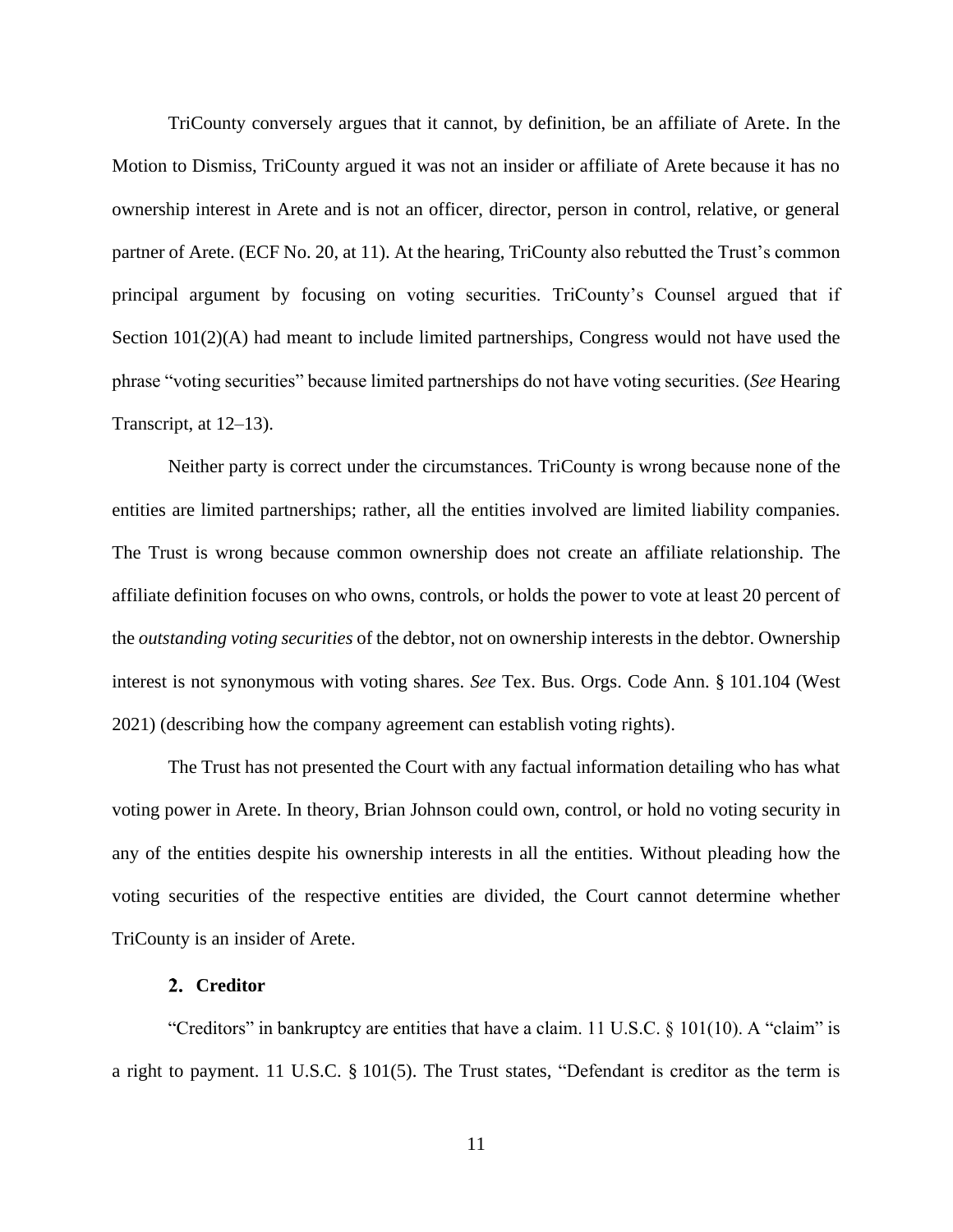defined under 11 U.S.C. § 101(10)(A) for being an entity that has a "claim" as defined by 11 U.S.C. § 101(5)(A) and (B) . . . owing to the Management Agreement between the Defendant and Arete." (ECF No. 10., at 6). The Trust further pleads that "Defendant was a creditor of the Debtor at the time of each of the Transfers was made [sic] by virtue of the antecedent debt Debtor owed to Defendant at that time," again referencing the Management Agreement. (ECF No. 10, at 8)

The meager facts pled defy logic. The Management Agreement's plain language negates any contention that the Management Agreement made TriCounty a creditor of Arete. Under the Management Agreement, Arete was responsible for managing TriCounty's business operations. (*See generally id.* at Exhibit A). In return for that service, TriCounty paid Arete a management fee. (*Id.* at 18). Paying a person or an entity to perform a service is the opposite of having a right to payment from that person or entity. If anything, alleging that Arete paid TriCounty's expenses without reimbursement, (*see id.* at 6), suggests that Arete was a creditor of TriCounty, not the other way around. TriCounty did not file a claim in the main bankruptcy, (*see* Bankr. Claims Register), presumably because TriCounty did not believe it had a claim against Arete.

The Trust's theory advanced at the hearing — that Arete and TriCounty disregarded the Management Agreement and Arete paid all TriCounty's expenses instead — also supports the conclusion that TriCounty was not a creditor with a claim against Arete. If Arete paid for TriCounty's expenses, Arete would presumably have a claim against TriCounty.

The Trust has plead no other facts to establish a creditor-debtor relationship between TriCounty and Arete, respectively. The Court, therefore, determines that the facts as plead do not make TriCounty a creditor of Arete. Because TriCounty is not a creditor, the Plan's reservation of claims against pre-petition creditors did not put TriCounty on notice.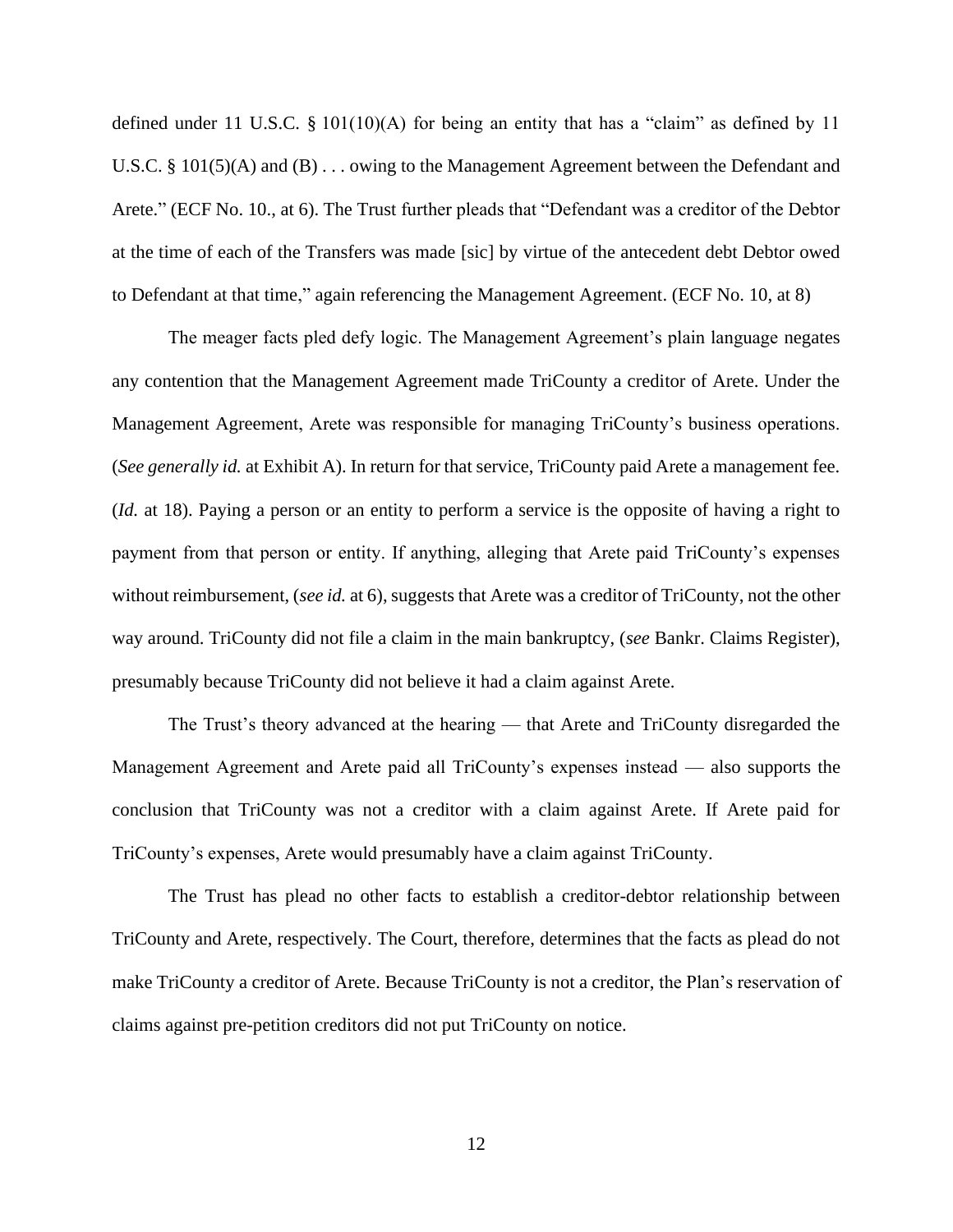## **e. The Trust's Standing**

In summary, the Court cannot determine whether the Trust has standing to sue TriCounty as an insider because the Trust has not presented the Court with any information regarding which entities have what amount of power to vote Arete's voting securities. The Court cannot find that the Trust has standing to sue TriCounty as an insider based on the facts as currently pled. The Trust does not have standing to sue TriCounty as a pre-petition creditor because TriCounty is not a creditor, and thus TriCounty could not have been put on notice through Debtor's Plan that preserved causes of action against pre-petition creditors. The Court finds that the Trust has standing to sue for the two transactions listed in the SOFA because those transfers were specifically and unequivocally preserved as causes of action.

#### **II. Motion to Dismiss**

The Court must also address whether the Amended Complaint sufficiently pled cause(s) of action.

#### **a. Motion to Dismiss Standard**

To survive a Rule 12(b)(6) motion to dismiss, a complaint must contain sufficient factual matter, accepted as true, to state a claim to relief that is plausible on its face. *Gonzalez v. Kay*, 577 F.3d 600, 603 (5th Cir. 2009) (quoting *Ashcroft v. Iqbal*, 556 U.S. 662, 678 (2009)). A claim for relief is plausible on its face "when the plaintiff pleads factual content the allows the court to draw the reasonable inference that the defendant is liable for the misconduct alleged." *Harold H. Huggins Realty, Inc. v. FNC, Inc.*, 634 F.3d 787, 796 (5th Cir. 2011). "'[D]etailed factual allegations' are not required." *Hershey v. Energy Transfer Partners, LP*, 610 F.3d 239, 245 (5th Cir. 2010) (quoting *Iqbal*, 556 U.S. at 678). Nevertheless, a court should not accept "threadbare recitals of a cause of action's elements supported by mere conclusory statements." *Hershey*, 610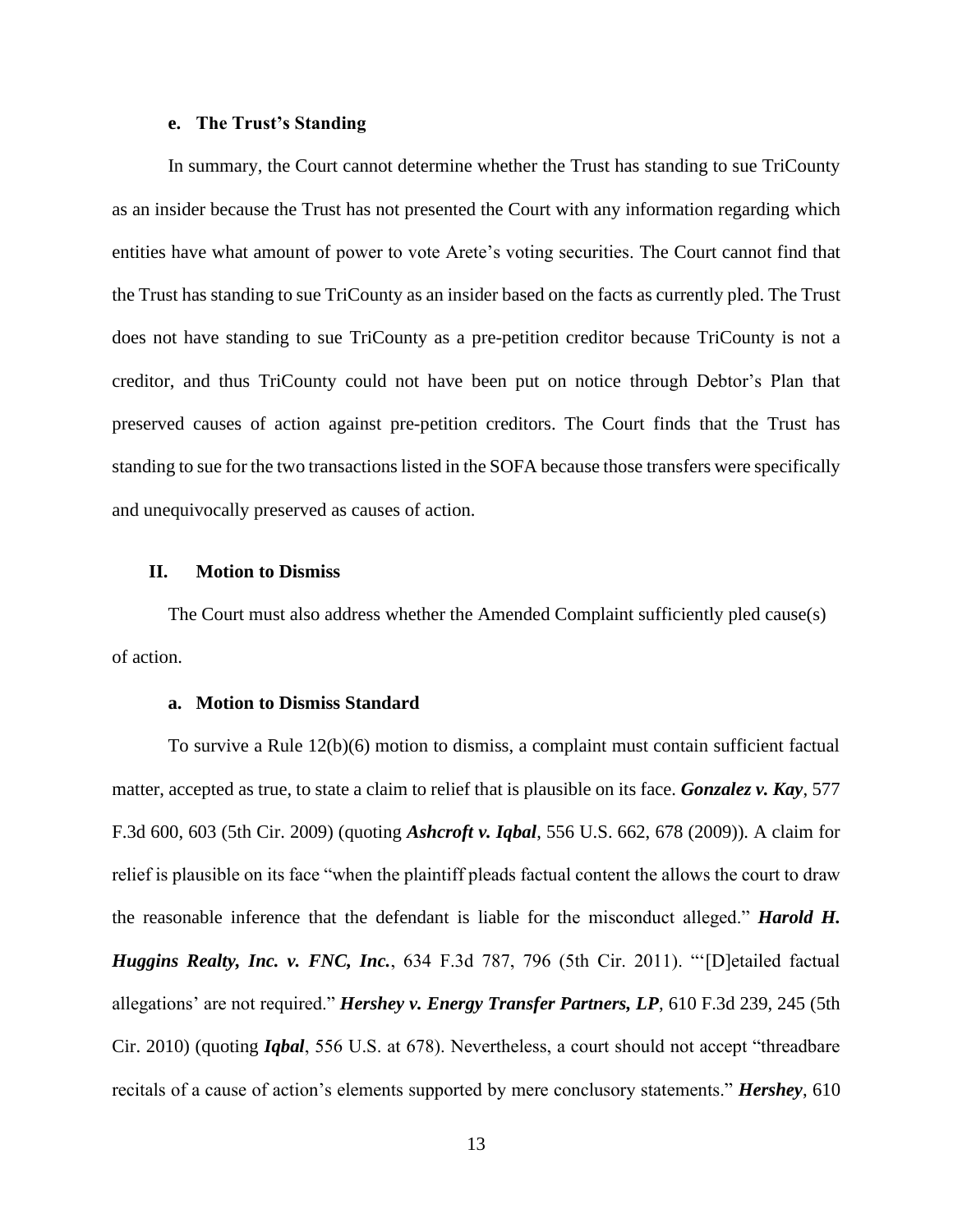F.3d at 245–46 (quoting *Iqbal*, 556 U.S. at 678). In reviewing whether a pleading states a claim on which relief may be granted, the Court must accept all well-pleaded facts as true and view those facts in the light most favorable to the plaintiff. *True v. Robles*, 571 F.3d 412, 417 (5th Cir. 2009).

Though most causes of action are subject to Rule 8(a)'s pleading standard, *Iqbal***,** 566 U.S. at 677–78, Rule 9(b) establishes a heightened pleading standard for cases where the plaintiff alleges fraud. More than plausibility, a plaintiff must plead fraud with particularity. Fed. R. Civ. P. 9(b). Rule 9(b) requires the plaintiff to "plead the who, what, when, where, and why as to the fraudulent conduct." *Life Partners Creditors' Tr. v. Cowley (Matter of Life Partners Holdings, Inc.***),** 926 F.3d 103, 117 (5th Cir. 2019) (citing *Tuchman v. DSC Commc'ns Corp.***,** 14 F.3d 1061, 1068 (5th Cir. 1994)).

# **b. Preferential Payments under Section 547**

To state a preferential transfer claim under 11 U.S.C. § 547(b), the Trust must plead,

"based on reasonable due diligence in the circumstances of the case and taking into account a

party's known or reasonably knowable affirmative defenses,"<sup>5</sup> a transfer of an interest of the

Debtor's property that was:

- (1) to or for the benefit of a creditor;
- (2) for or on account of an antecedent debt owed by the debtor before such a transfer was made;
- (3) made while the debtor was insolvent;
- (4) made
	- (A)within 90 days before the date of the filing of the petition; or
	- (B) [] within one year before the date of the filing of the petition, if such creditor at the time of such transfer was an insider; and
- (5) [such that the] payment enables such creditor to receive more than such creditor would if

 $(A)$  the case were a case under Chapter 7 of this title;

- (B) the transfer had not been made; and
- (C)such creditor received payment of such debt to the extent provided by the provisions of this title.

<sup>5</sup> Affirmative defenses to a preference action are listed in 11 U.S.C. § 547(c).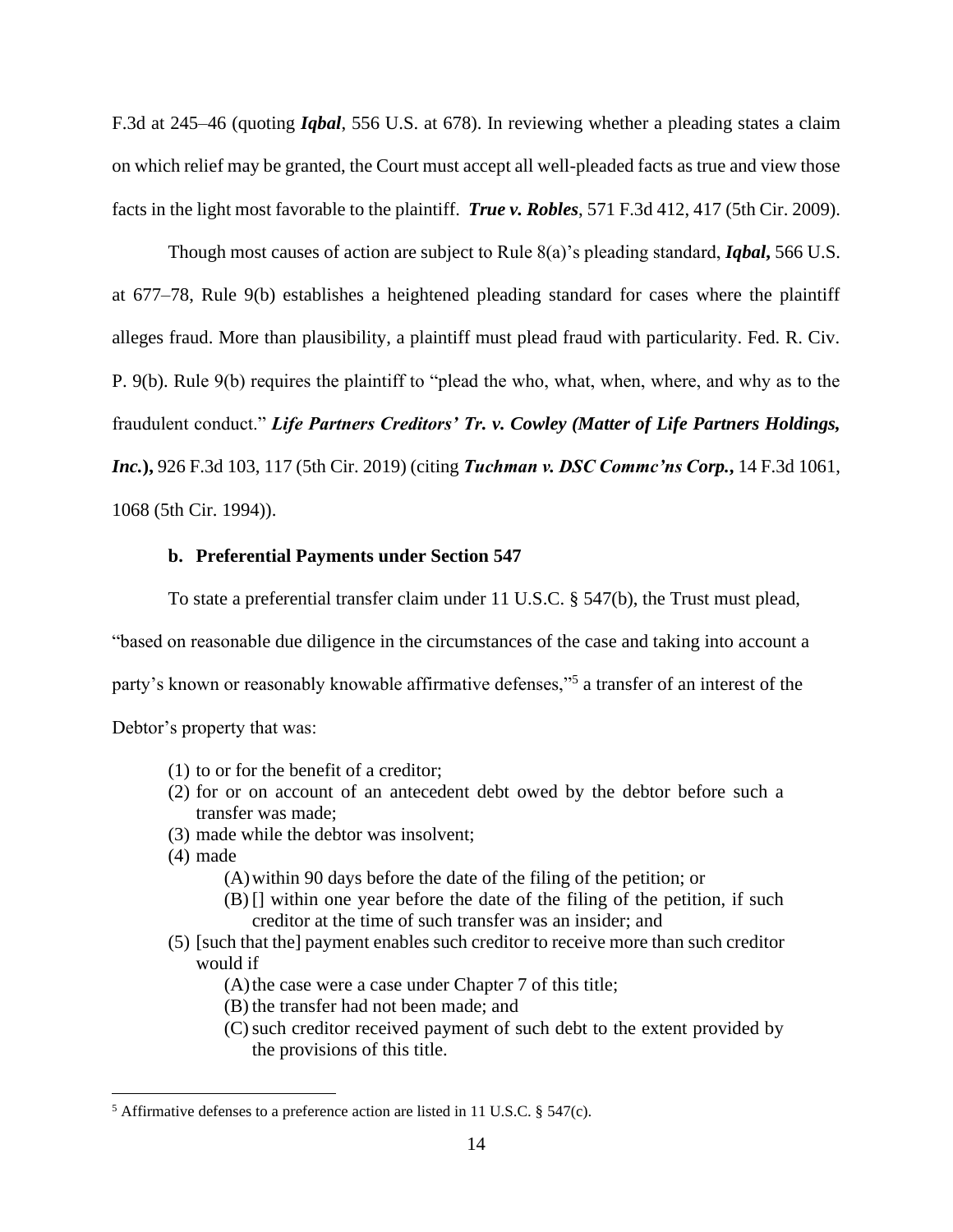## 11 U.S.C. § 547(b).

# **Transfer of an Interest of the Debtor in Property**

The Amended Complaint states in Paragraph 38 that "Debtor made one or more transfers to or for the benefit of Defendant during the Preference Period totaling \$77,476.88 …." (ECF No. 10, at 8). In its Response, the Trust clarified that the \$77,476.88 amount is inclusive of \$19,400 worth of transfers set forth the in Debtor's Statement of Financial Affairs ("SOFA") and \$55,076.88 in transfers attached in Exhibit B of the Amended Complaint. (ECF No. 23, at 6; *see also* ECF No. 10, at 6–7, Exhibit B).

#### **A. Miscalculations**

The Court notes that the amounts reflected in the Trust's pleadings are inconsistent. The sum of all transactions within a year of the petition date as alleged in Exhibit B is \$55,949.49, not \$55,076.88. Moreover, while the Trust alleges that the SOFA amounts are "\$18,400 and \$800, respectively totaling \$19,400," (ECF No. 10, at 6), \$18,400 plus \$800 equals \$19,200. Adding \$55,494.49 and \$19,200 results in a total sum of \$75,194.49, not \$77,476.88 as stated in the Amended Complaint. The Court will not deem the miscalculations fatal; but arithmetic errors undermine the Trust's ability to sufficiently plead a cause of action.

#### **B. Transfers in the SOFA**

The Amended Complaint alleges that on "August 9 and 23 of 2021" <sup>6</sup> Arete made transfers directly to the Defendant in the amounts of \$18,400 and \$800 respectively" and cites to the SOFA. (ECF No. 10, at 6).

<sup>&</sup>lt;sup>6</sup> The Motion to Dismiss points out that these dates are "facially incorrect given this is a 2019 bankruptcy case and no prepetition payments could have been made in 2021." (ECF No. 23, at 3). The Court agrees. Because the Court must draw all reasonable inferences in favor of the Trust, the Court will assume 2021 is a typographical error and use the 2019 dates as reflected in the SOFA. (Bankr. ECF No. 77, at 60).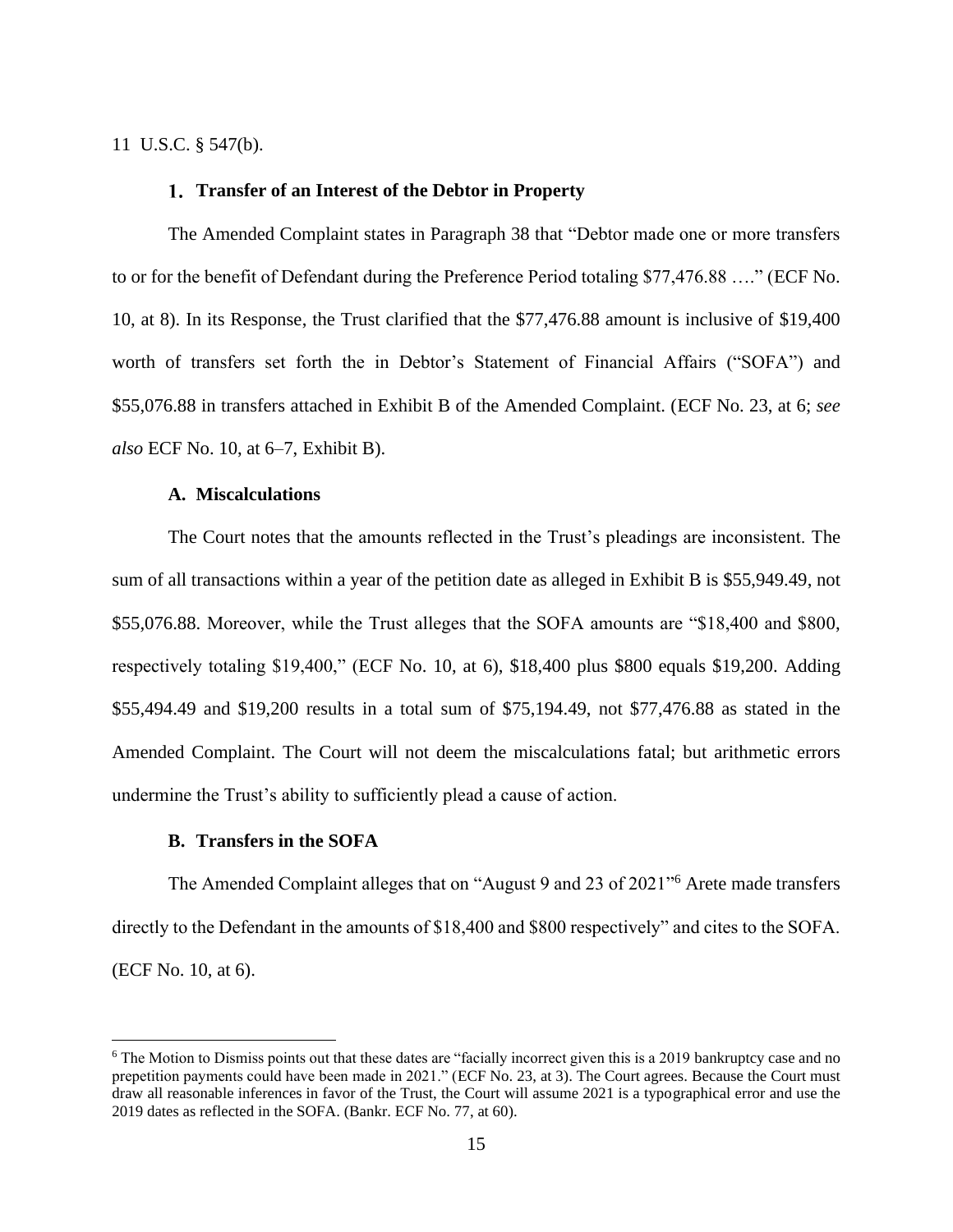In *Crescent Resources*, this Court previously ruled that pleading insolvency by merely referencing documents from the underlying bankruptcy docket but not attaching them to the complaint does not satisfy Rule 8. *Crescent Res. Litig. Tr. v. Nexen Pruet, LLC (In re Crescent Res.)***,** No. 09-11507-CAG, 2012 WL 195528, at \*14–15 (Bankr. W.D. Tex. Jan. 23, 2012).

Here, nearly one third of the alleged preferences are detailed in the SOFA. (ECF No. 10, at 6–7). The SOFA is not attached to the Amended Complaint. Unlike in *Crescent Resources* where the plaintiff merely referenced the documents and stated that the debtor was insolvent, here the Trust has plead two specific transfers referenced in the SOFA. Because the Trust here was more specific than Crescent Resources, the Court finds that the SOFA transfers satisfy Rule 8 but cautions against not attaching the supporting document.

## **C. Transfers in Exhibit B**

Beyond mathematical errors, the transfers alleged in Exhibit B present yet another problem. TriCounty has consistently argued that the only indication that the transfer was of the Debtor's property was that Arete paid the "Amex" 7 bill. (ECF No. 20, at 9; *see also* Hearing Transcript, at 5–6). TriCounty's Motion to Dismiss stresses that the Trust provided no facts to substantiate the charges listed in Exhibit B. (ECF No. 20, at 9; *see also* Hearing Transcript, at 5–6). In its Response, the Trust states that "[a]ll of the expenses 'Paid by' Arete using 'Amex' were made with accounts ending in the numbers denoted" in Exhibit B. (ECF No. 23, at 10–11).

At the hearing, the Trust's Counsel explained that Exhibit B was prepared by counsel based on conversations with Johnson (*see, e.g.* Hearing Transcript, at 41–42) and that "at the very least [Counsel] should have put forth details from what [counsel] see[s] in the [Monthly Operating

<sup>&</sup>lt;sup>7</sup> The Motion to Dismiss argues stating Arete paid by Amex is insufficient to establish a transfer of the Debtor's property because the Amended Complaint does not state that Amex is credit card or who the cardholder is. (ECF No. 20, at 9). Nothing in the Amended Complaint explains what Amex means. (*See generally* ECF No. 10).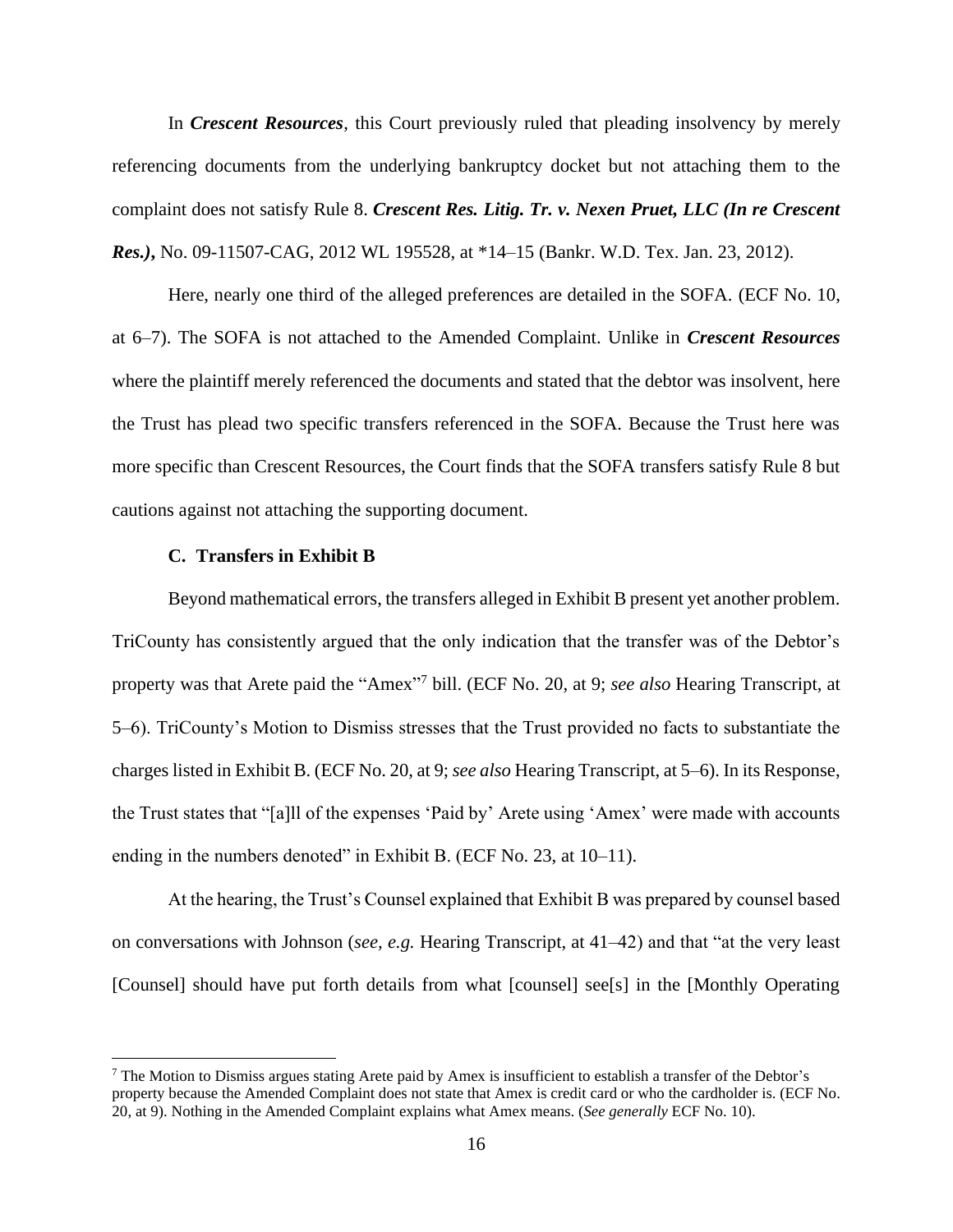Reports] regarding how much was a normal monthly collection period" under the Management Agreement (*Id*. at 39–40).

The Court notes that Exhibit B is not the only part of the Amended Complaint which addresses this element. Page 6 of the Amended Complaint states "Arete paid…" and "Arete made transfers…." (ECF No. 10, at 6).

Still, the Amended Complaint does not indicate that Arete used its own property to make the transfers. Simply including an exhibit of transactions that includes the Debtor's name in a "Paid by" column puts a defendant on no more notice than merely reciting the element. The Trust's failure to plead adequately is underscored by Counsel's admission on the record that the Trust possesses factual information to substantiate these claims but failed to include it in the Amended Complaint. The Court finds that the Trust did not sufficiently plead a transfer of the Debtor's interest in property to satisfy Section 548 under Rule 8's pleading standard.

# **Benefit of a Creditor**

No dispute exists over whether the alleged payments benefitted TriCounty. The Amended Complaint alleges that Arete operated TriCounty's business affairs under the Management Agreement. (ECF No. 10, at 5, Exhibit B). The Trust further alleges that Arete paid "various vendors for or on behalf of the Defendant for the Defendant's expenses." (Amended Complaint, at 6). At the hearing, the Trust's Counsel further argued that Arete began paying for all TriCounty expenses — such as hamburgers — after Arete and TriCounty disregarded the Management Agreement. (Hearing Transcript, at 37). The Court therefore finds that TriCounty benefitted when its expenses were paid.

The Trust fails to plead this cause of action, however, because it does not sufficiently plead that TriCounty is a creditor, as explained above in Section I.d.2. The Trust has not satisfied Rule

17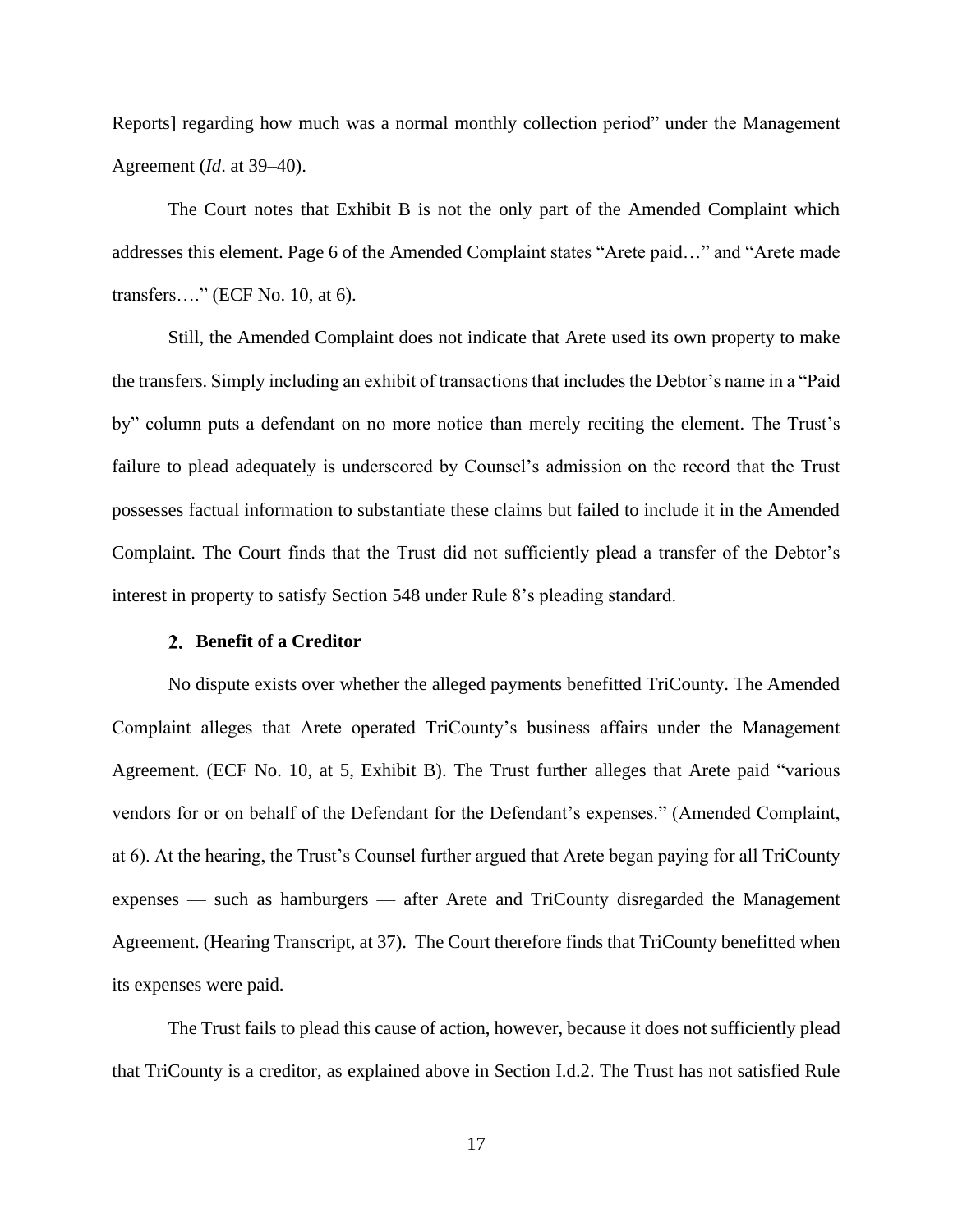8 on this element.

#### **On Account of an Antecedent Debt**

A "debt" is a liability on a claim. 11 U.S.C. § 101(12). The Trust alleges that the Management Agreement created an antecedent debt. The Court adopts and incorporates its analysis above in Section I.d.2 explaining why TriCounty is not a creditor. Just as the Management Agreement did not make TriCounty a creditor with a claim against Arete, the Management agreement also did not create an antecedent debt. The Court reiterates that paying for a service does not create a claim. Without a claim, by definition, no debt exists.

Even assuming the Management Agreement created a claim, which in turn created a debt, the Trust has failed to sufficiently plead such a chain of events. All the Trust has alleged was the existence of "an antecedent debt owing to the Management Agreement" and that the "[t]ransfers was [sic] made by virtue of the antecedent debts." (ECF No. 10, at 8). Merely reciting the element is insufficient under Rule 8.

## **During Insolvency**

Insolvency is a "financial condition such that the sum of [the] entity's debts is greater than all of [its] property, at a fair valuation. . .." 11 U.S.C. § 101(32) (1993). Courts refer to this as the "balance sheet test". *In re Brentwood Lexford Partners, LLC*, 292 B.R. 255, 268 (Bankr. N.D. Tex. 2003). Courts employ a two-step analysis to conduct the balance sheet test. *Id.* The first step is for the court to determine if debtor was a "going concern" or, put differently, if the debtor was "on its deathbed." The second step is for the court to value debtor's assets, based on the status determined by the first step of the analysis. **Id.** If a debtor is a "going concern," the court will "determine the fair market price of the debtor's assets as if they had been sold as a unit, in a prudent manner, and within a reasonable time." *Id.* Accordingly, the Fifth Circuit has opined that the fair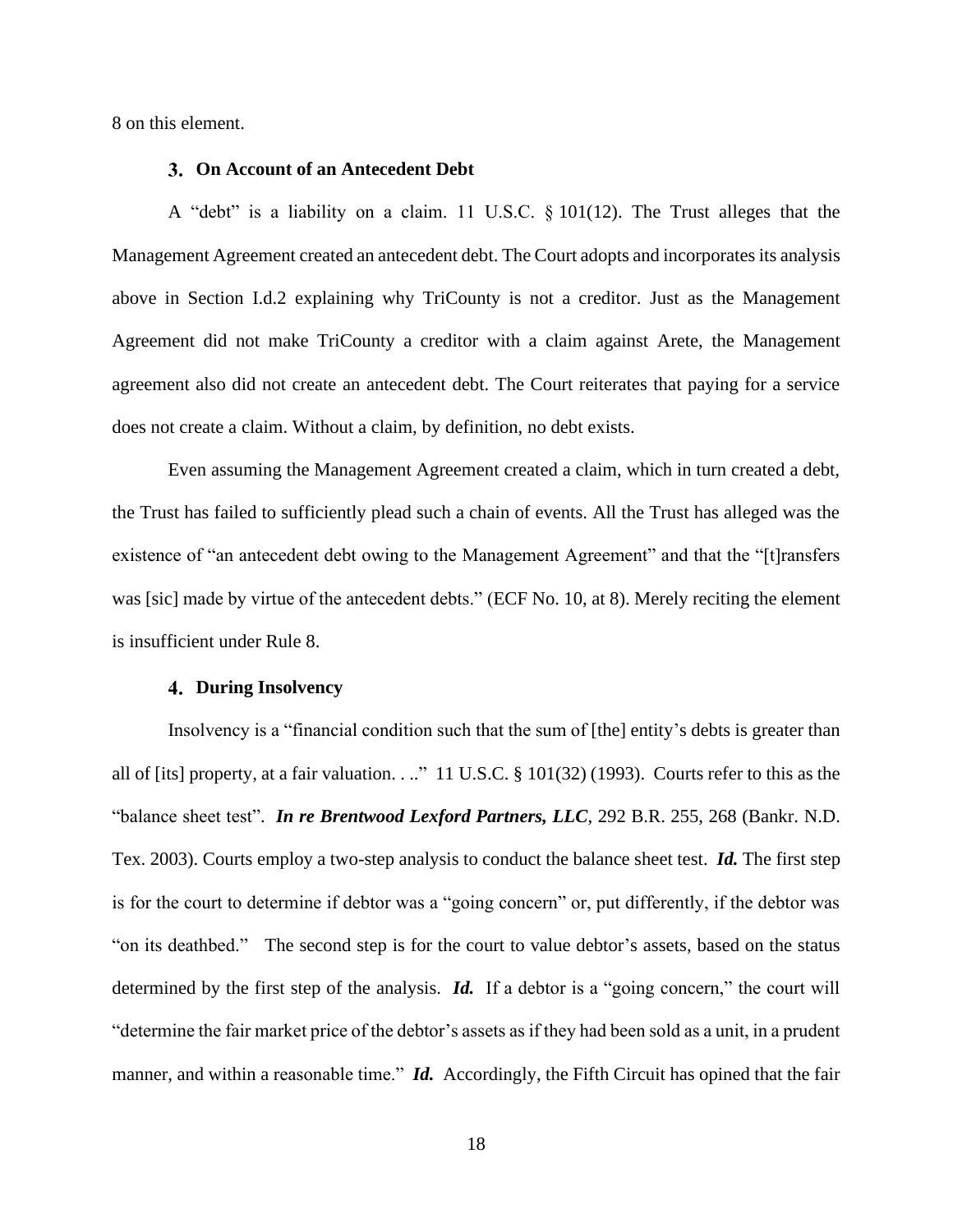value of property can be determined "by 'estimating what the debtor's assets would realize if sold in a prudent manner in current market conditions.'" *Brentwood Lexford*, 292 B.R. at 268 (citations omitted).

Here, the Trust has failed to plead that Arete's debts exceeded the value of its property at the time of the transfers. The Amended Complaint contains only a bare recitation of a legal conclusion to support the element of insolvency. Specifically, page 8, paragraph 42 of the Amended Complaint states "Plaintiff is informed and believes, an alleges there on, that each of the Transfers was made while the Debtor was insolvent."

When the Court asked about insolvency during the hearing, the Trust's Counsel admitted it did not sufficiently plead insolvency. (Hearing Transcript, at 37–38). Trust's Counsel specifically said:

[w]e should have put in the detail that was, you know, its [sic] literally in the pleadings [of the bankruptcy] case, including in the disclosure statement. It goes into great detail on the liens, when they were incurred, and the liquidation analysis of the Debtors.

(*Id*.). Like the transfer of the debtor's property element, the Trust knows and possesses facts to sufficiently plead insolvency, but instead merely recited the elements. The Court finds that the Trust did not sufficiently plead insolvency under Rule 8.

#### **Made within One Year because the Creditor was an Insider**

Section 547 provides two different preference periods based on the status of the creditor receiving preferential treatment. If the creditor is an insider, the preference period is one year before filing the petition. 11 U.S.C. § 547(b)(4)(B). If the creditor is not an insider, the preference period is only 90 days before filing. 11 U.S.C. § 547(b)(4)(A).

The Trust alleges that the preference period is one year — between November 3, 2018 to November 3, 2019 — because it alleges that TriCounty is an insider of Arete. As explained in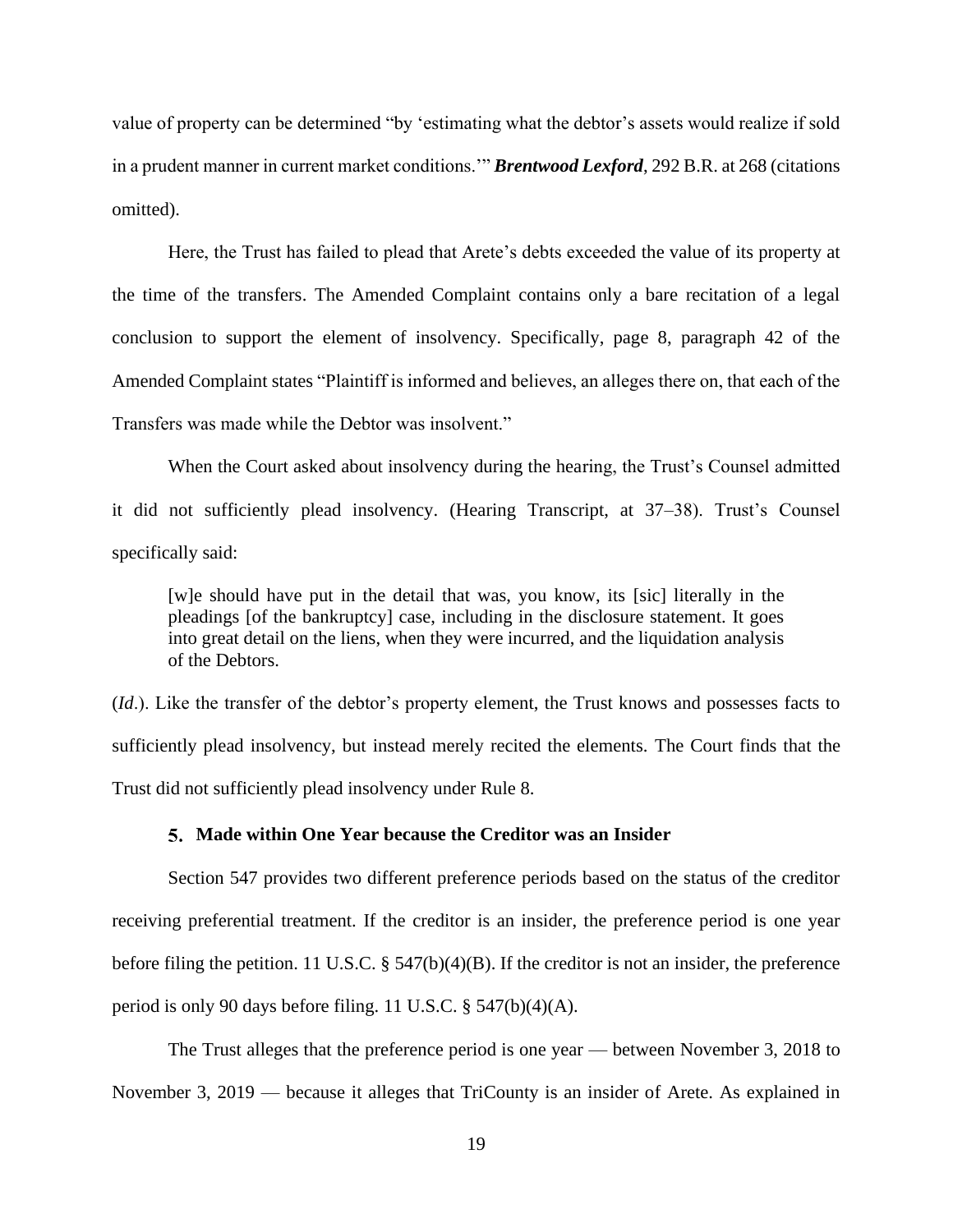Section I.d.1 above, whether TriCounty is an insider of Arete depends on allocation of power to vote. *See* 11 U.S.C. § 101(2)(A). The Trust has only plead ownership interest, which is distinct from voting power. *See* Tex. Bus. Orgs. Code Ann. § 101.104 (describing how the company agreement can establish voting rights). Without pleading any information about voting power, the Trust has not established that the preference period is one year under Rule 8 because it has not established that the TriCounty is an insider.

# **Enabling the Creditor to Receive Better Treatment than in a Hypothetical Chapter 7 Liquidation**

Because the Court concludes that TriCounty is not a creditor of Arete, the Trust cannot sufficiently plead this element. TriCounty, because it is not a creditor and did not file a claim in the main bankruptcy, would receive nothing in a hypothetical Chapter 7 liquidation.

At a minimum, the Trust must have plead some facts in support of this element. For example, the Trust could have submitted a proposed liquidation analysis based on the Debtors' assets and liabilities. Here — assuming *arguendo* that TriCounty was a creditor — the Trust simply recited the element. Paragraph 44 states, "Transfers enabled Defendant to receive more than it would have if the Bankruptcy Case was filed as a Chapter 7 bankruptcy case, the Transfers had not been made, and the Defendant received payment to the extent of a Chapter 7 creditor as provided under the Bankruptcy Code." (ECF No. 10, at 8). Mere recitation of the element fails Rule 8.

#### **Due Diligence**

The Small Business Reorganization Act of 2019 amended Section 547 by adding ", based on reasonable due diligence in the circumstances of the case and taking into account a party's known or reasonably knowable affirmative defenses under subsection (c)" after the word "may."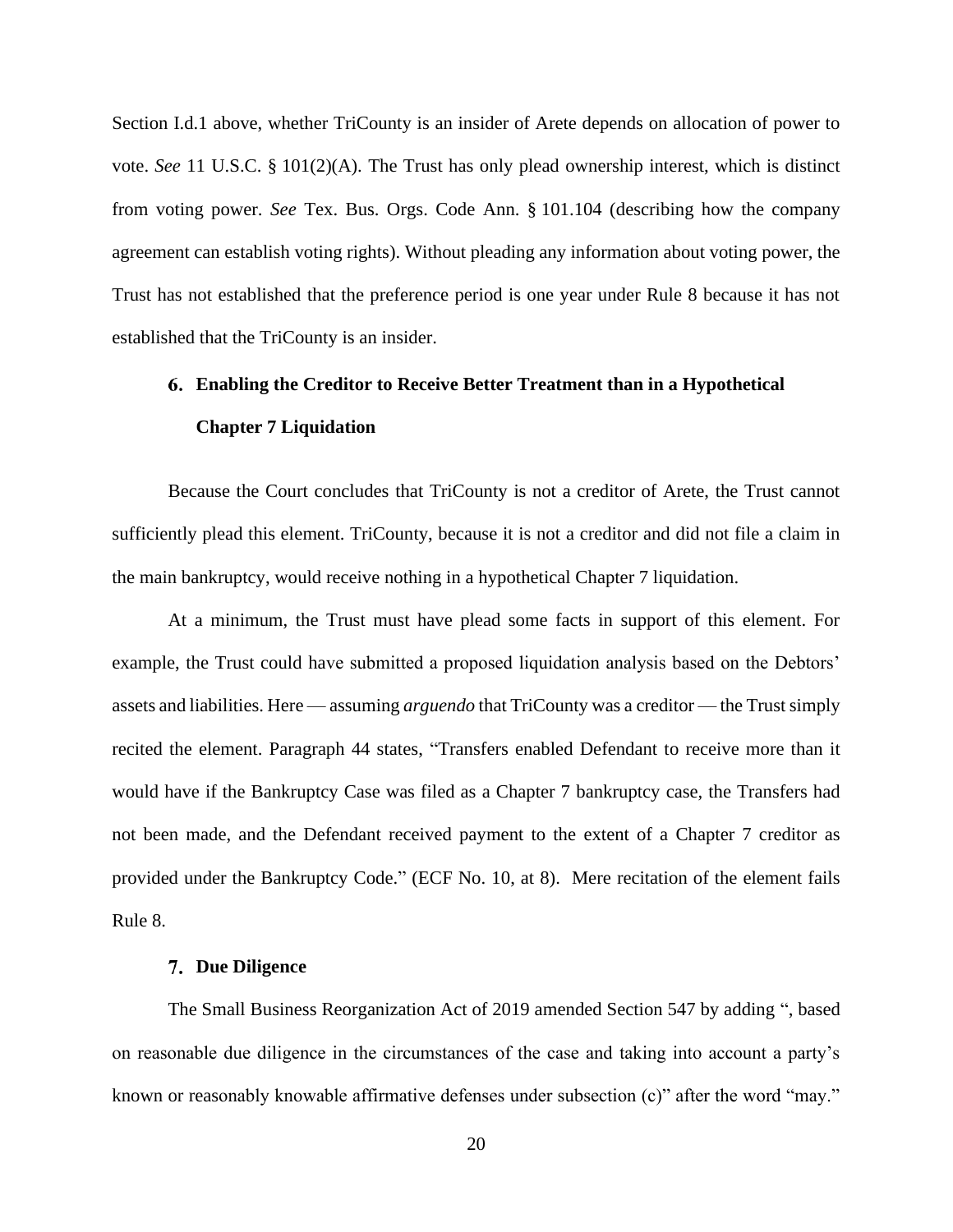Pub. L. No. 116-54, § 3(a), 133 Stat. 1079, 1085 (2019). The House Report offers no explanation for the amendment. H.R. 116-171, 116th Cong., 1st Sess. (2019).

TriCounty argued that the statute, as amended, makes due diligence an element which must be plead. (ECF No. 20, at 12). The Trust responded, arguing it is unclear whether due diligence is an element and that courts have denied motions to dismiss brought on due diligence grounds. (ECF No. 23, at 9).

The Court will not reach the issue of whether due diligence is an element because the Amended Complaint fails to survive Rule 8 on other elements. Assuming due diligence is an element, what the Trust plead is insufficient. The Trust merely stated that it had performed "reasonable due diligence", "investigat[ed] into the circumstances of the case" and "[took] into account the Defendant's reasonably knowable affirmative defenses under 11 U.S.C. § 547(c)." The Amended complaint also "acknowledges that some of the transfers might be subject to defenses." If due diligence is an element, merely paraphrasing the element will not satisfy Rule 8.

Because the Amended Complaint does not sufficiently plead multiple elements of a Section 547 preference, the Court will grant the Motion to Dismiss with respect to this cause of action.

# **c. Fraudulent Transfers**

The Trust's Amended Complaint's "Count II" section is subtitled "(Avoidance of Fraudulent Transfers and Obligations – 11 U.S.C. §§ 544, 548, and TUFTA)." (ECF No. 10, at 9). The Amended Complaint does not identify which subsections of any of the referenced statutes the Trust alleges. *See id*. Section 548 provides for both actual and constructive fraud. *Compare* 11 U.S.C. §§ 548(a)(1)(A) *with* (B). TUFTA also differentiates between actual and constructive fraud. *Compare* Tex. Bus. and Com. Code Ann. §§ 24.005(a)(1) (West 2021) *with* (2).

Both the federal Courts of Appeals and the lower courts within this Circuit debate whether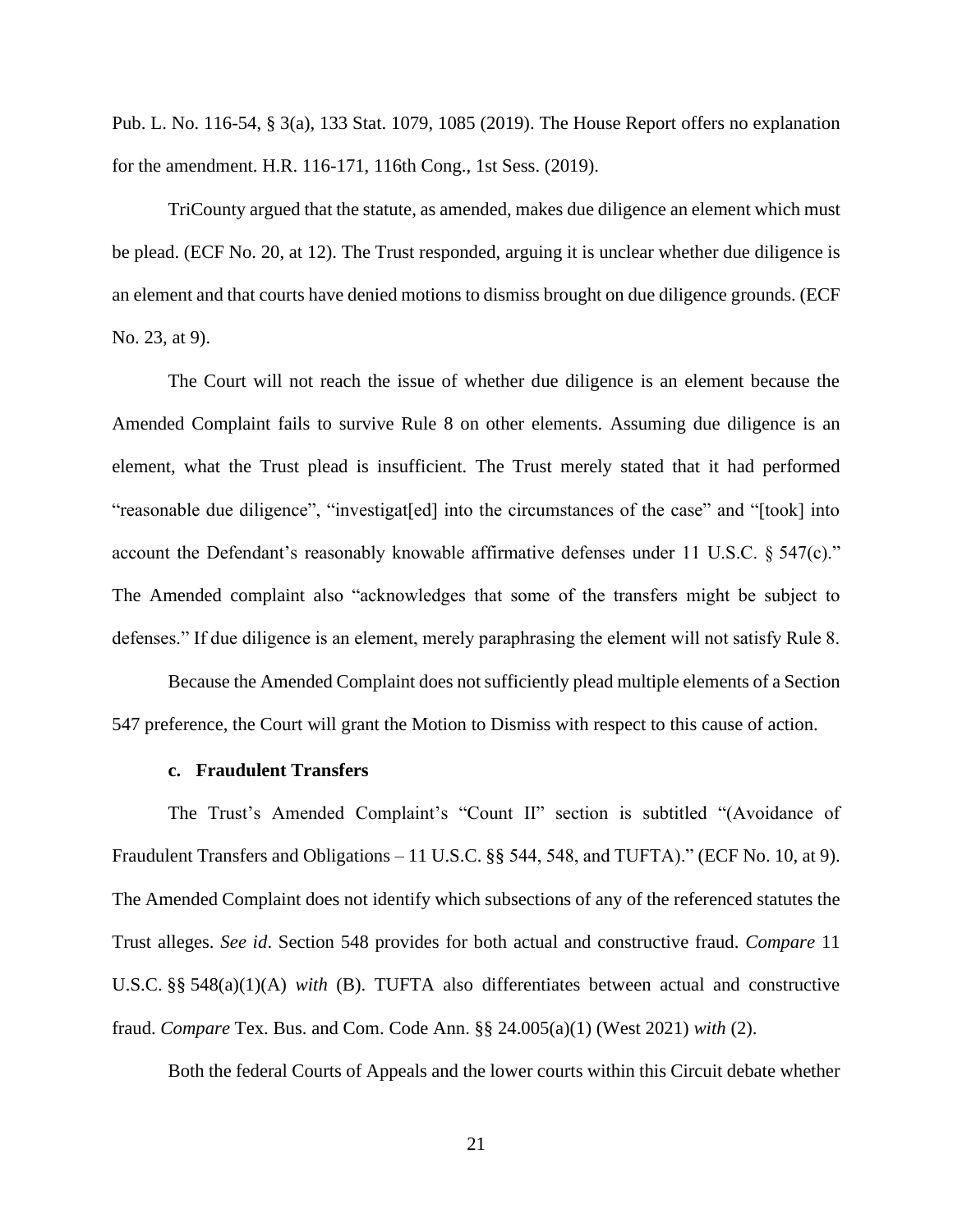Rule 8 or Rule 9 applies to fraudulent transfer claims. *Life Partners***,** 926 F.3d at 118, 120. The Fifth Circuit has declined to answer whether the Rule 9 heightened pleading standard applies to either actual or constructive fraudulent transfers. *Life Partners***,** 926 F.3d at 118, 120. Without a binding determination of which Rule applies, the Court will analyze the Amended Complaint under both pleading standards.

## **Actual or Constructive Fraud**

The Amended Complaint does not identify whether it pleads actual or constructive fraud. The Court can infer that the Trust intended to plead constructive fraud because the Amended Complaint uses phrases such as "reasonably equivalent value" and "Debtors were … insolvent …." (ECF No. 10, at 9). At the hearing, Defendant's Counsel posited — but was not certain that the Trust was alleging a cause of action for constructive fraud in its Amended Complaint. (Hearing Transcript, at 20). Plaintiff's Counsel did not clarify until the hearing that the Trust was, indeed, pursuing a constructive fraud theory. (*Id.* at 40). Although the Court cannot identify case law supporting its position, the Court believes the Trust must state whether it seeks relief for actual or constructive fraud. Courts and defendants should not be forced to guess which subsection of a statute a plaintiff attempts to plead.

The Court will only address constructive fraud.

## **Actual and Constructive Fraud under Section 548**

To state a claim for relief under 11 U.S.C. § 548's actual fraud provision, the Trust must plead (1) a transfer was made of the Debtor's property; (2) the transfer was made within two years of the petition date; (3) the Debtor received less than reasonably equivalent value in exchange for such transfer. *See* 11 U.S.C. § 548(a)(1)(B)(i); *see also In re Advanced Modular Power Sys., Inc.*, 413 B.R. 643, 674 (Bankr. S. D. Tex. 2009). The Trust must further plead a fourth element, but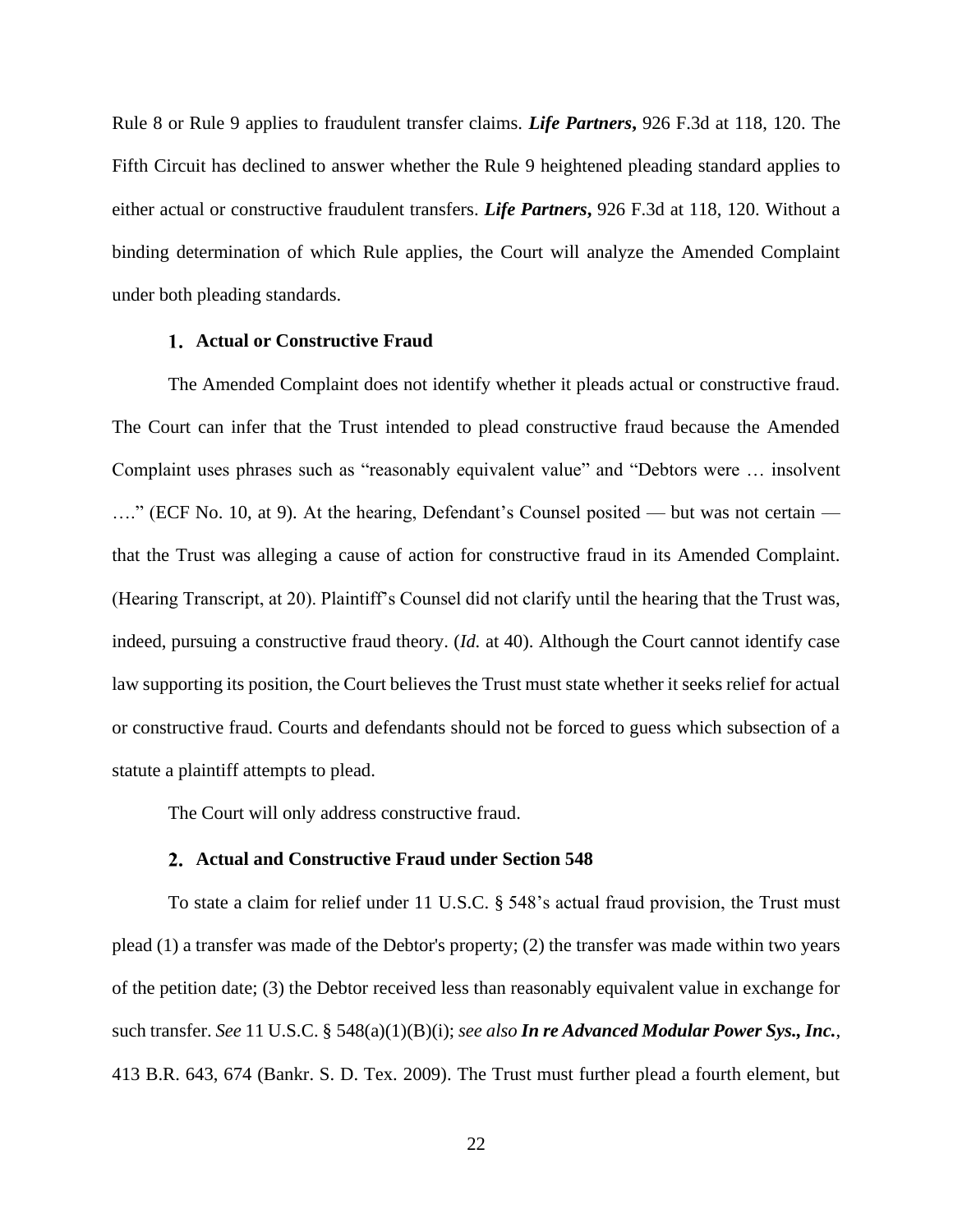may do so by pleading one of four things: that the Debtor (I) was insolvent at the time the transaction was made or the obligation incurred; (II) was engaged in business or a transaction for which any property remaining with the Debtor was an unreasonably small capital; (III) intended to incur, or believed that it would incur, debts beyond the debtor's ability to pay; or (IV) made such transfer or incurred such obligation to benefit an insider under an employment contract and not in the ordinary course of business. *See* 11 U.S.C. §§ 548(a)(1)(B)(I)–(IV).

## **A. Transfer of the Debtor's Property**

The Amended Complaint alleges "that the Payments described in Paragraph 25 constitute transfers of interests in property of the Debtors worth \$115,528.69…." (ECF No. 10, at 9). Paragraph 25 of the Amended Complaint notably describes why the Trust asserts that TriCounty is an insider of the Debtor, rather than explaining any form of payment. (*Id*. at 5). Drawing all reasonable inferences in favor of the Trust, the Court believes Plaintiff meant to refer to Paragraph 29.

Paragraph 29 states that between "approximately November 6, 2017, and September 19, 2019, Arete paid approximately \$115,528.69 to various venders for on behalf of Defendant for the Defendant's expenses ("Payments")." (*Id.* at 6). Paragraph 29 also refers to Exhibit B. (*Id*.). Exhibit B is a table with the following categories: "Vendor", "Pmt Method", "Acct. No.", "Amt Paid", "Invoice Date", and "Paid by". (*Id.*). Every transfer is alleged to have been paid by "Arete," presumably meaning the Debtor. (*See generally id*.).

The Court adopts and incorporates its analysis from Section II.b.1.C. The Trust cannot meet its pleading burden simply by including a chart with a column stating the transfers were paid by Arete because including the Debtor's name in a "Paid by" column does no more than mirror the element. The Amended Complaint must contain some factual assertion to support the chart.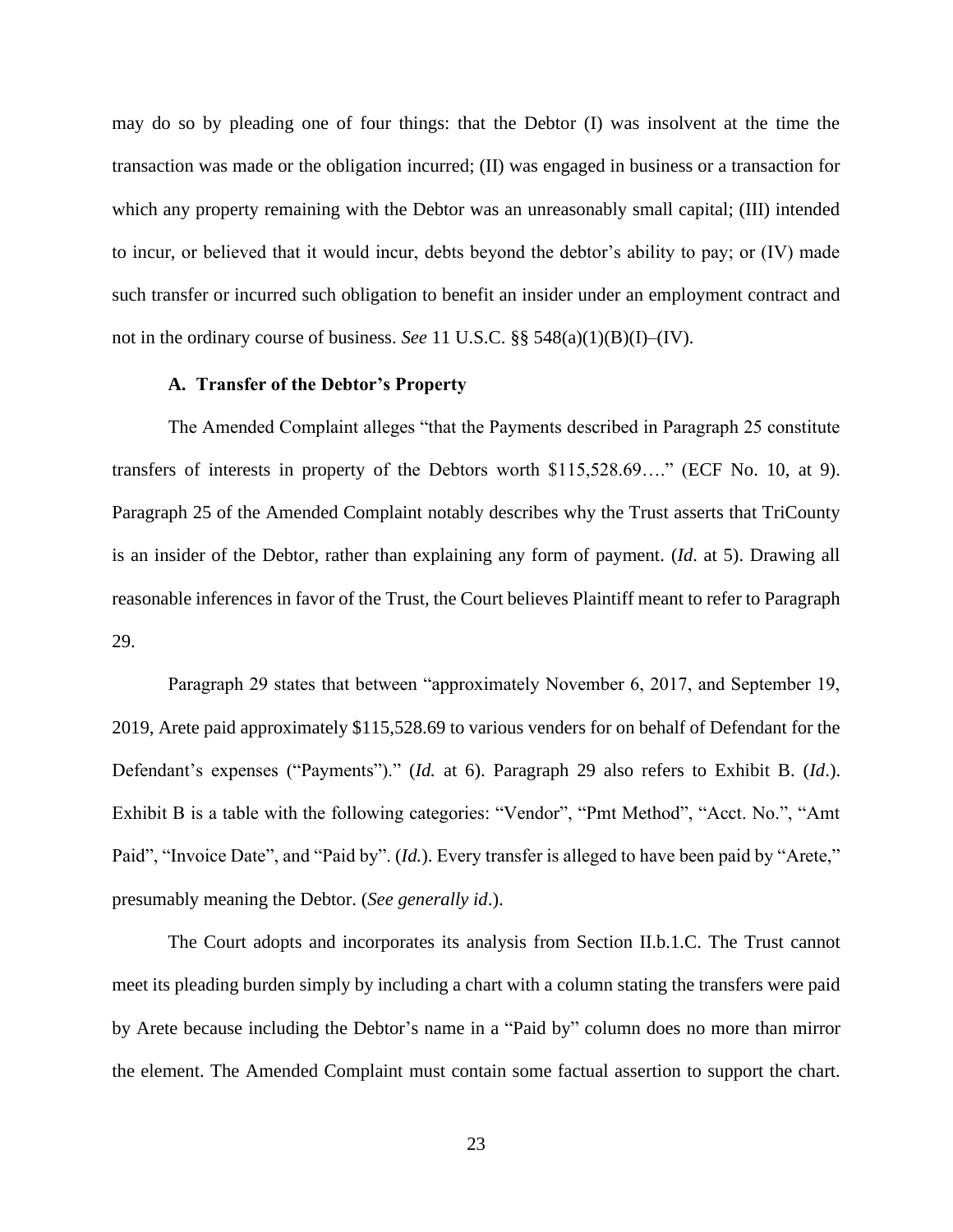Because the Court finds that the Trust did not meet its pleading burden under Rule 8 on this element, the Court also finds that the Trust failed to satisfy Rule 9's heightened standard.

#### **B. Transfers within Two Years of the Petition Date**

The Trust plead that the Debtors collectively filed voluntary petitions for Chapter 11 bankruptcy on November 3, 2019. (*Id.* at 2). Therefore, the two-year lookback period is from November 3, 2017 to November 3, 2019. Paragraph 29 of the Amended Complaint pleads that "[b]etween approximately November 6, 2017, and September 19, 2019, Arete paid approximately \$115,528.69 to various vendors for on behalf of the Defendant for the Defendant's expenses...." (*Id.* at 6). Paragraph 29 also references Exhibit B, which includes alleged fraudulent transfers between the same dates. (*Id.*).

The Court therefore finds that the Trust has plead specific dates within the two-year lookback period on which the alleged fraudulent transfers were made. This degree of specificity satisfies both Rule 8 and Rule 9.

## **C. Debtor Received Less than a Reasonably Equivalent Value**

In addition to the transfer of the Debtor's property during the two-year lookback period, the Trust must also plead that the Debtor received less than reasonably equivalent value for the property it transferred. 11 U.S.C.  $\S$  548(a)(1)(B)(i).

Only two sentences in the Amended Complaint reference any value received by Debtor Arete. Paragraph 20 reads: "The expenses for which the [p]ayments were made for the benefit of the defendant and had no direct benefit to Arete." (ECF No, 10, at 6). Part of Paragraph 48 states that Arete "received less than a reasonably equivalent value in exchange" for the \$115,528.69 allegedly fraudulent transfers. (*Id.* at 9).

The Trust's reasonably equivalent value theory has been less than clear. The Response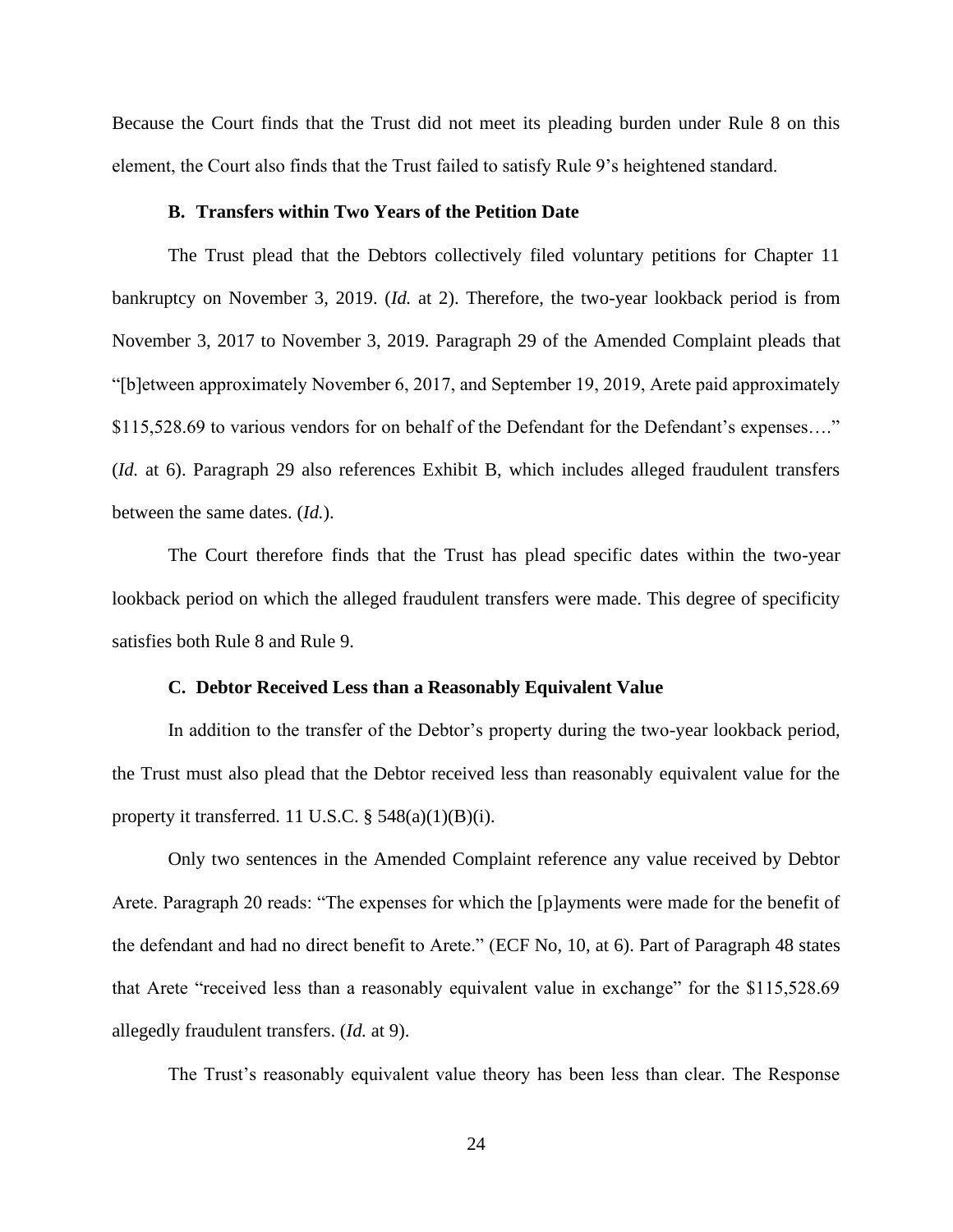attempts to clarify that the Management Agreement

reveals that Arete was not required to pay Defendant's expenses, so Arete did not get anything in return for paying Defendant's expenses other than satisfaction of the obligation to pay Defendant its share of revenues from the Management Agreement. Therefore, Plaintiff has alleged that the expenses were to or for the benefit of Defendant and that Arete did not receive reasonably equivalent value in return for the transfers.

## (ECF No. 23, at 7).

The Response also argues that Arete had an antecedent debt to TriCounty because the Management Agreement created an obligation for Arete to pay 97% (after deducting a 3% management fee) of TriCounty's accounts payable. (*Id.* at 7). The Court notes that the Management Agreement defines how Arete's quarterly fee is calculated in Article 4, Section 4.1(b). The fee calculus is complicated and amorphous without financial reports, but the Management Agreement does not state that Arete would receive a 3% fee for providing services to TriCounty. (ECF No. 10, at 19). The Management Agreement regardless provides some amount of compensation for Arete. Such compensation — sufficiently plead though attaching the Management Agreement as an exhibit — may constitute reasonably equivalent value. In other words, in an effort to plead an antecedent debt for a preference action, the Amended Complaint may have defeated its fraudulent transfer claim. The Court will not reach whether the compensation structure provided a reasonably equivalent value because the Amended Complaint cannot survive the Motion to Dismiss for the reasons expressed herein.

At the hearing, the Trust's Counsel advanced a different theory: Arete and TriCounty departed from the established relationship under the Management Agreement, and Arete began to pay for all TriCounty expenses instead. (Hearing Transcript, at 37). The Trust's Counsel made no comment regarding whether Arete continued to be compensated for paying expenses once the parties disregarded the Management Agreement.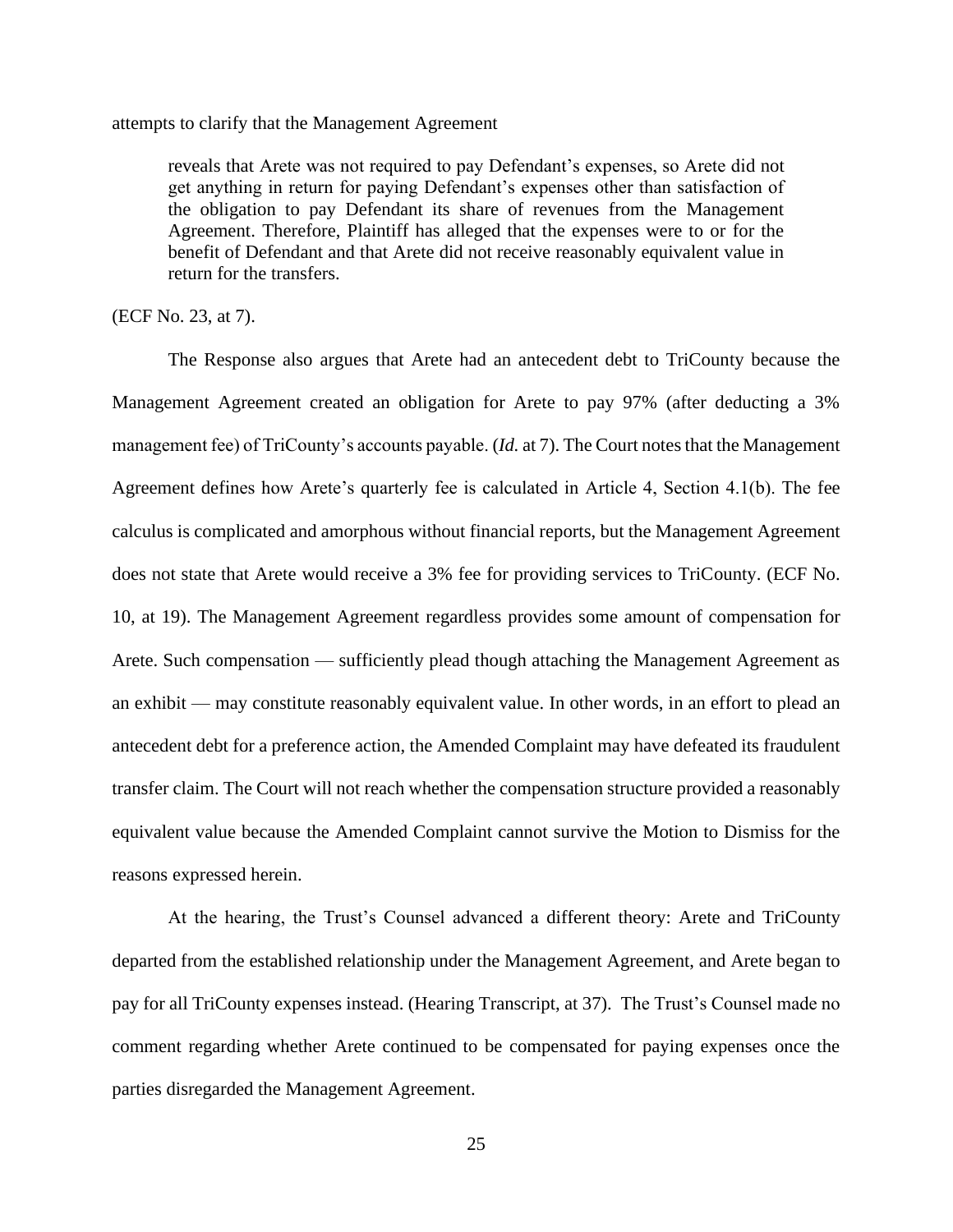While the theory presented at the hearing potentially could have provided a factual basis, it is absent from the Amended Complaint. The Amended Complaint merely says Arete "received less than a reasonably equivalent value in exchange." Such a threadbare recitation of the element will satisfy neither Rule 8 nor Rule 9.

#### **D. Insolvency**

Section 548 requires demonstrating insolvency in one of four ways: that the Debtor (I) was insolvent at the time the transaction was made or the obligation incurred; (II) was engaged in business or a transaction for which any property remaining with the Debtor was an unreasonably small capital; (III) intended to incur, or believed that it would incur, debts beyond the debtor's ability to pay; or (IV) made such transfer or incurred such obligation to benefit an insider under an employment contract and not in the ordinary course of business. 11 U.S.C.  $\S\S 548(a)(1)(B)(I)$ – (IV).

Paragraph 49 of the Amended Complaint reads:

Plaintiff is informed and believes, and alleges thereon, that the Debtors were (i) insolvent on the dates the Payments were made, (ii) were engaged in a business or transaction, or were about to engage in a business or transaction, for which any property remaining with the Debtors was unreasonably small capital, or (iii) intended to incur, or believed that it would incur, debts that would be beyond the Debtors' ability to pay as such debts matured.

(ECF No. 10, at 9). Paraphrasing the statute is insufficient.

As explained in the Section 547 insolvency analysis, the Trust's Counsel admitted the Amended Complaint insufficiently plead insolvency despite knowing and possessing factual material to support the element. Thus, the Amended Complaint satisfies neither Rule 8 nor Rule 9 with respect to insolvency.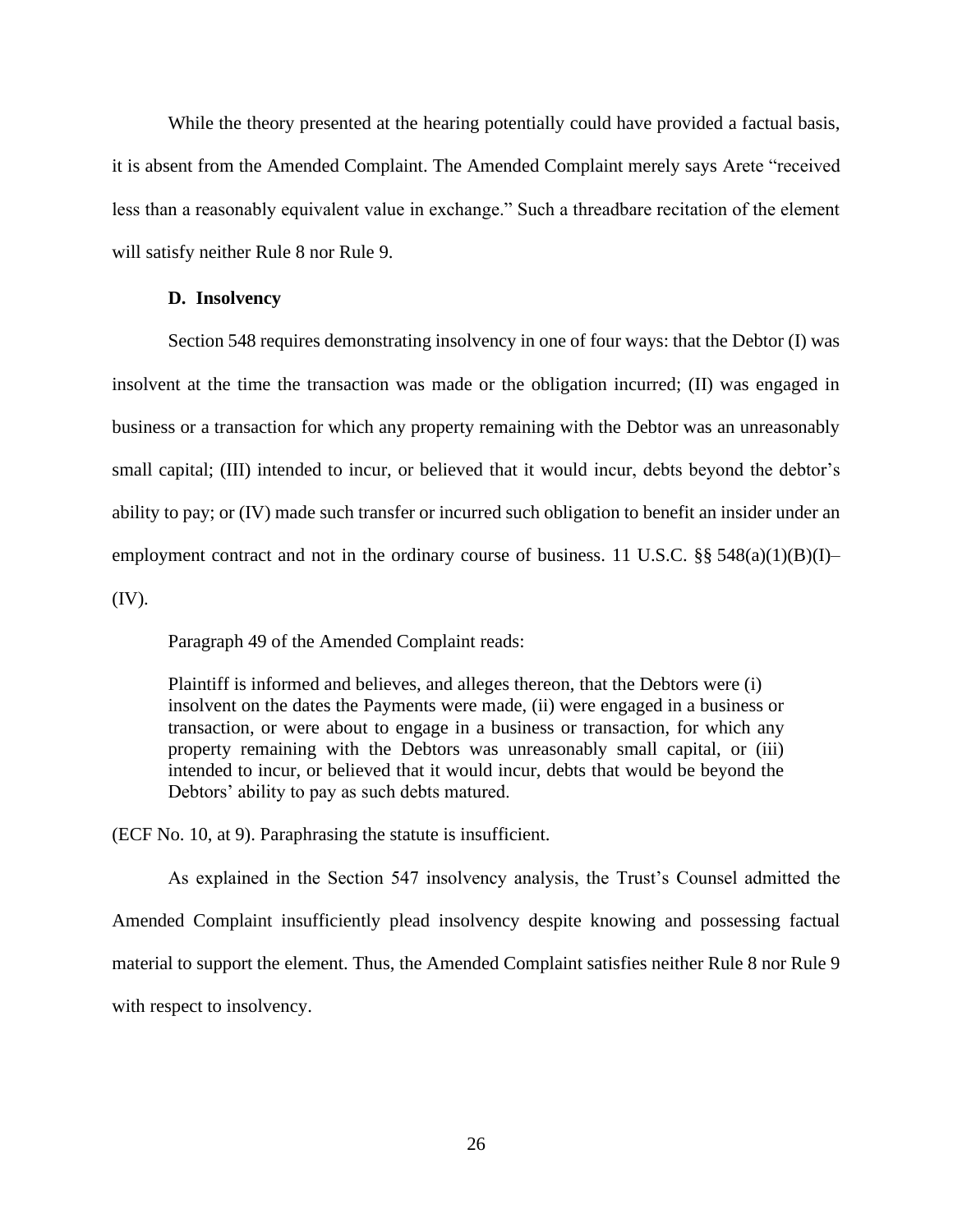In summary, because the Amended Complaint only sufficiently plead the lookback period, the Trust has not stated a claim for relief under Section 548. The Court will grant the Motion to Dismiss with respect to this cause of action.

#### **Constructive Fraud under the Texas Uniform Fraudulent Transfers Act**

Like Section 548, the Texas Uniform Fraudulent Transfers Act ("TUFTA") also provides a remedy to avoid certain transfers made to creditors by an insolvent debtor. Tex. Bus. & Com. Code Ann. §§ 24.005, 24.006. Within a bankruptcy adversary proceeding, a trustee may avoid transfers that are avoidable under state law through 11 U.S.C. § 544(b)(1). Here, the Amended Complaint invokes Section 544 to pursue a fraudulent transfer claim under TUFTA § 24.005. 8

To state a claim under TUFTA for a constructive fraudulent transfer, the Trust must plead: (1) a creditor, (2) a debtor, (3) the debtor transferred assets shortly before or after the creditor's claim arose, (4) lack of reasonably equivalent value for the transfers, and (5) the transferor was financially vulnerable or insolvent at the time of the transaction. Tex. Bus. & Com. Ann. § 24.005; s*ee also Life Partners***,** 926 F.3d at 120 (citing *Janvey v. Golf Channel, Inc.***,** 487 S.W.3d 560, 566, n. 21 (Tex. 2016)).

# **A. A Creditor**

Under TUFTA, a "creditor" is someone who has a claim. Tex. Bus. & Com. Ann. § 24.002(4). Similarly, "creditors" in bankruptcy are entities that have a claim. 11 U.S.C.  $§ 101(10).$ 

Here, the Amended Complaint states in paragraph 7 that the Office of the United States Trustee appointed a Committee of Unsecured Creditors in the main bankruptcy case. (ECF No. 10, at 2 (citing Bankr. ECF No. 64)). The Amended Complaint makes other vague references to

<sup>8</sup> The Trust did not cite TUFTA § 24.006, another form of a constructive fraudulent transfer, so the Court will not address it.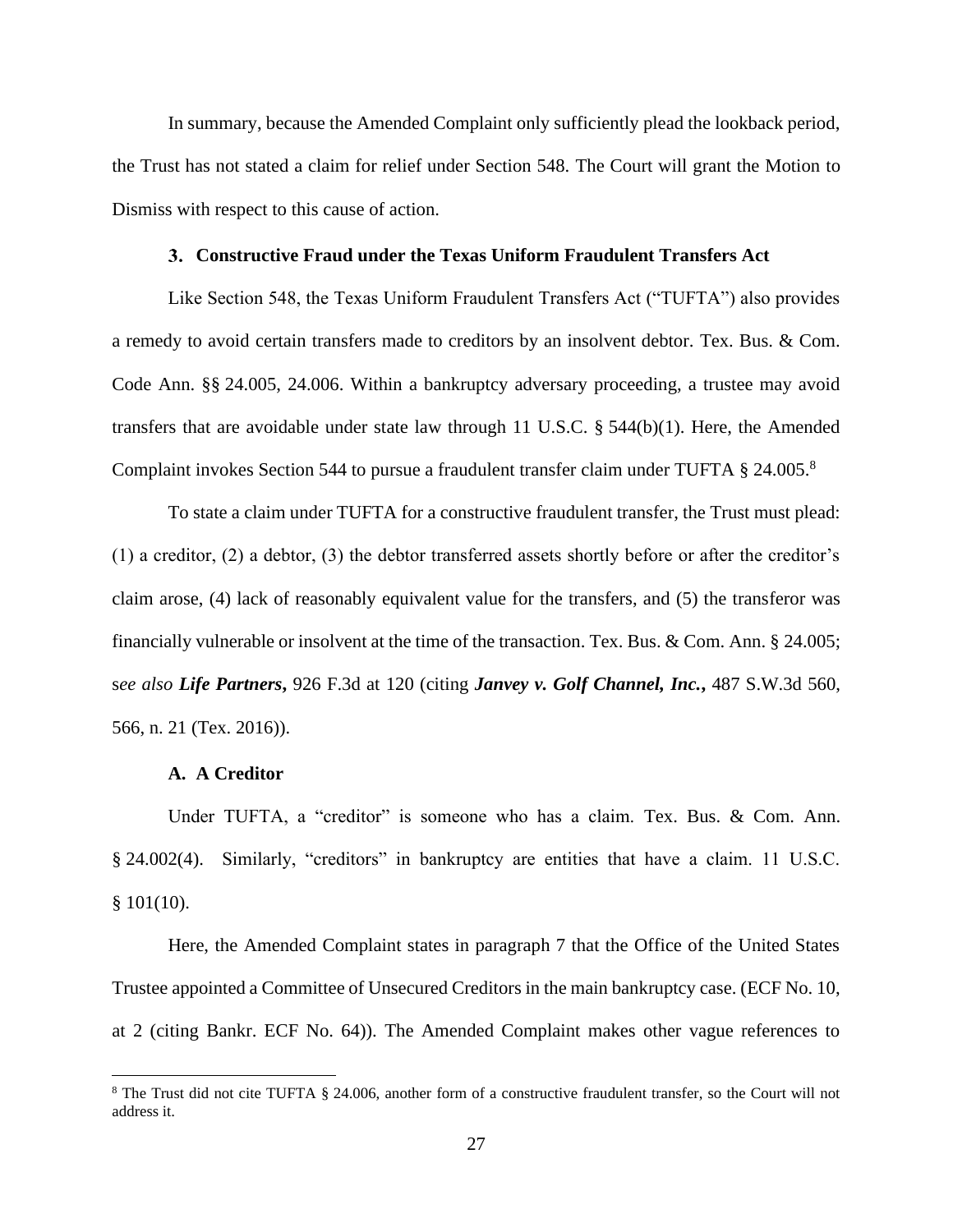creditor(s). (*See, e.g.*, ECF No. 10, at 4, 6). The Court believes this is sufficient to plead the existence of a creditor under Rule 8. Simply stating that creditors existed in the main bankruptcy, however, may not be sufficient to "plead the who" with particularity under Rule 9; but the Court will not reach this issue because the Amended Complaint fails on the elements below.

TriCounty is the only alleged creditor the Amended Complaint specifically identifies. Somewhat ironically, though, the Amended Complaint pleads no facts to support that TriCounty is a creditor. The Court adopts and reincorporates its analysis in Section I.d.2 and its conclusion that TriCounty is not a creditor. The Trust therefore cannot plausibly allege that TriCounty is a creditor under Rule 8. Despite identifying a particular entity as an alleged creditor, failing Rule 8 necessitates failure of Rule 9.

# **B. A Debtor**

TUFTA defines a debtor as one who is liable on a claim. Tex. Bus. & Com. Ann. § 24.002(5). A debtor, as defined by the Bankruptcy Code, is the entity concerning which a bankruptcy case is commenced. 11 U.S.C. § 101(13).

Paragraphs 5 and 6 identify Arete Healthcare, LLC, The Emergency Clinic of Floresville, LLC, and Schertz-Cibolo Emergency Center, LLC as debtors whose cases were jointly administered in the main bankruptcy. (ECF No. 10, at 2). The Court finds this is sufficient to plead the existence of a debtor under both Rule 8 and Rule 9.

## **C. Transfer of Assets Shortly Before or After Creditor's Claim Arose**

TUFTA defines "claim" as "a right to payment or property, whether or not the right is reduced to judgment, liquidated, unliquidated, fixed, contingent, matured, unmatured, disputed, undisputed, legal, equitable, secured or unsecured." Tex. Bus. & Com. Ann. § 24.002(3). Therefore, the Trust must demonstrate that a creditor had a right to payment or property that existed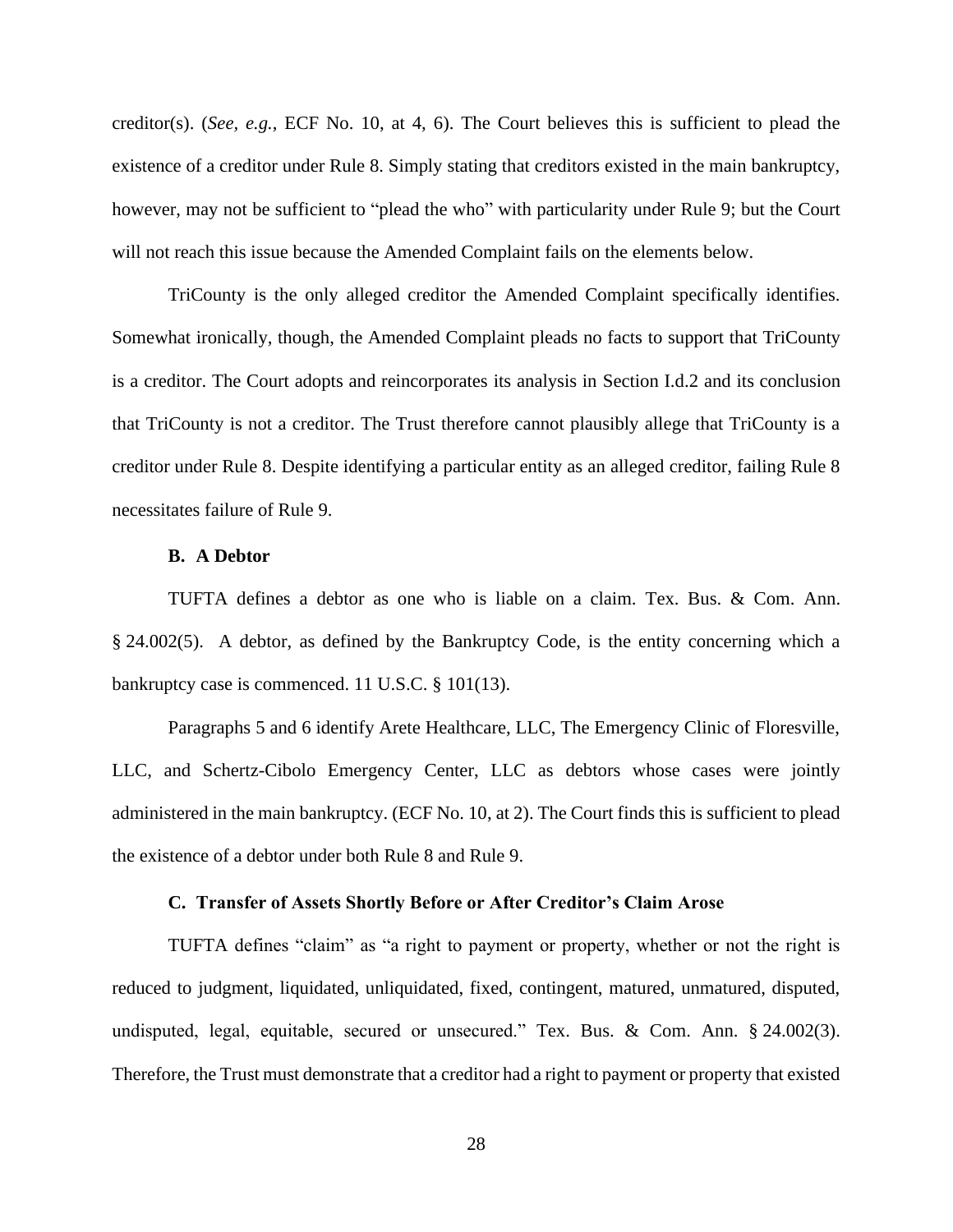at the time of the fraudulent transfers or that arose within a reasonable time afterwards." Tex. Bus. & Com. Ann. §§ 24.002(3), 24.005(a).

The Trust plead that TriCounty had a "'claim' … against the Debtor that arose at the time of or before the order of relief concerning the debtor owing to the Management Agreement between the Defendant and Arete." (ECF No. 10, at 6).

The Court concludes that the Management Agreement did not give TriCounty a claim against Arete for the reasons explained in Section I.d.2. The Amended Complaint identifies no other claim or when any other claim arose. (*See generally* ECF No. 10).

Because the facts as plead establish no claims against Arete, the facts cannot identify when the nonexistent claim arose. The Court cannot, therefore, determine whether the Amended Complaint plead transfers shortly before or after an illusory time. The Amended Complaint cannot survive Rule 8 or Rule 9 for this element.

#### **D. Reasonably Equivalent Value**

The Court adopts and incorporates its Section 548 reasonably equivalent value analysis for purposes of the TUFTA claim. The Trust has done nothing more than state Arete "received less than a reasonably equivalent value in exchange" for the alleged transfer. (ECF No. 10, at 9). A threadbare recitation of the element will satisfy neither Rule 8 nor Rule 9.

## **E. Financial Vulnerability or Insolvency**

The Court adopts and incorporates its Section 548 insolvency analysis for purposes of the TUFTA claim. The Trust merely paraphrased the insolvency elements of Section 548 and made no attempt to plead insolvency under TUFTA's slightly different requirements. (ECF No. 10, at 9). Moreover, as addressed more fully above, the Trust's Counsel admitted on the record that the Amended Complaint did not sufficiently plead insolvency. (Hearing Transcript, at 37–38). The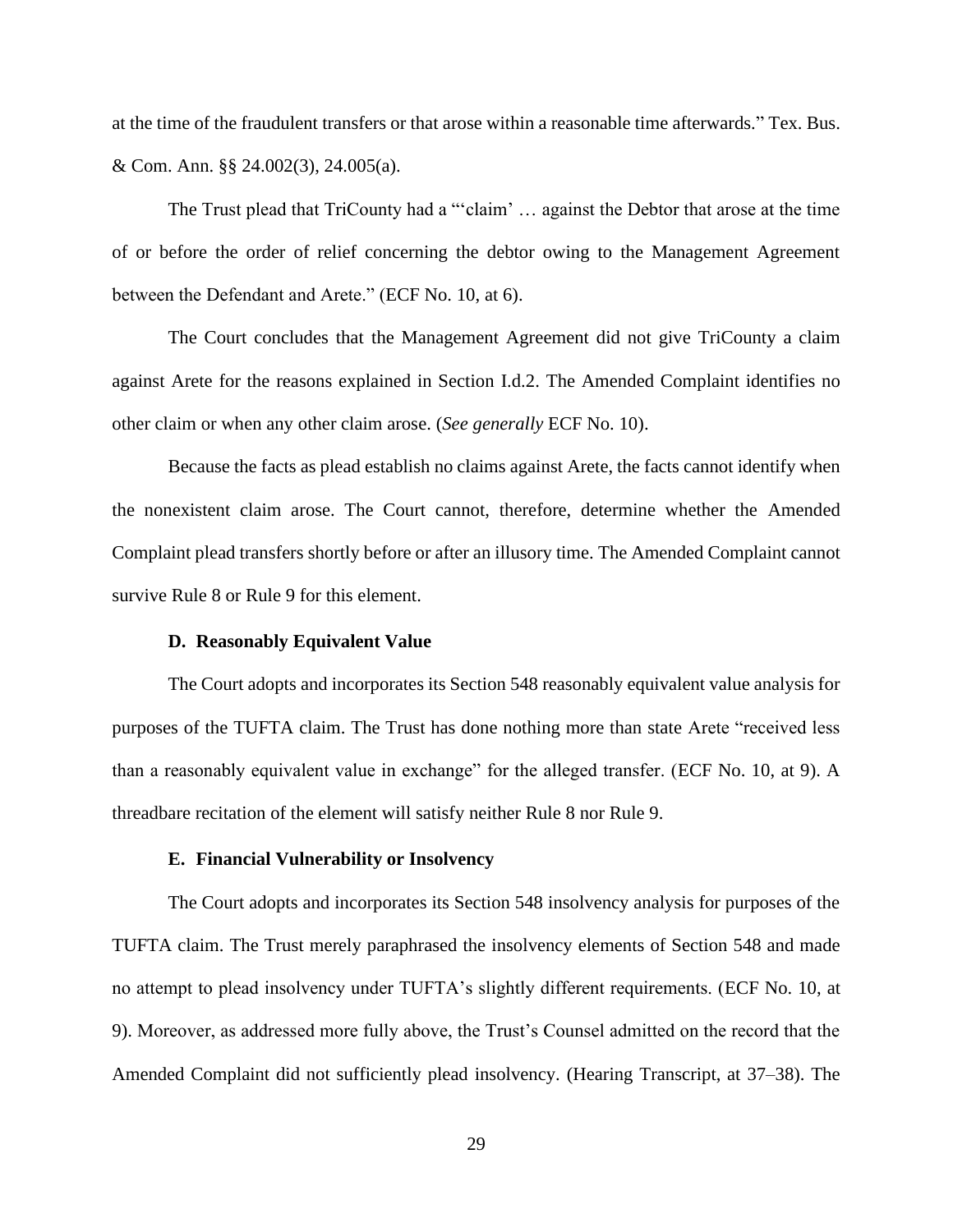Court finds that the Amended Complaint cannot survive neither Rule 8 nor Rule 9 scrutiny for this element.

Because the Amended Complaint does not sufficiently plead multiple elements of a TUFTA fraudulent transfer, the Court will grant the Motion to Dismiss with respect to the this cause of action.

# **d. Section 550 Recovery of Avoidable Transfers**

Section 550 allows a trustee, after avoiding a transfer, to recover the property or value of the property transferred. 11 U.S.C. § 550(a). In other words, the Trust must first prove a predicate avoidance action to recover. (*See id.*). Because the Trust has failed to sufficiently plead a predicate avoidance action, the Trust cannot sufficiently plead a Section 550 recovery.

## **e. Brian Johnson's Release**

TriCounty argues that the Amended Complaint should be dismissed as "a travesty on Brian Johnson." (ECF No. 20, at 7). TriCounty argues it is unfair to bring a claim against an entity owned by Johnson after Johnson helped fund the Plan and obtained a release. (*Id.*). At argument, TriCounty acknowledged that Johnson is not a defendant here and that TriCounty did not obtain a release. (Hearing Transcript, at 16–17). The Court will deny the Motion to Dismiss on this ground because Johnson is not a defendant.

#### **f. Discovery**

At the hearing, the Trust asked the Court to grant the Trust leave to take a Bankruptcy Rule 2004 examination of the Debtor to acquire the information the Trust needs to further amend should the Court grant the Motion to Dismiss. (*See, e.g.*, Hearing Transcript, at 26–28, 31–32, 43). The Trust specifically asked for leave to take discovery after acknowledging that some elements were insufficiently plead. (*Id.* at 43). The Trust's Counsel stated the following on the record: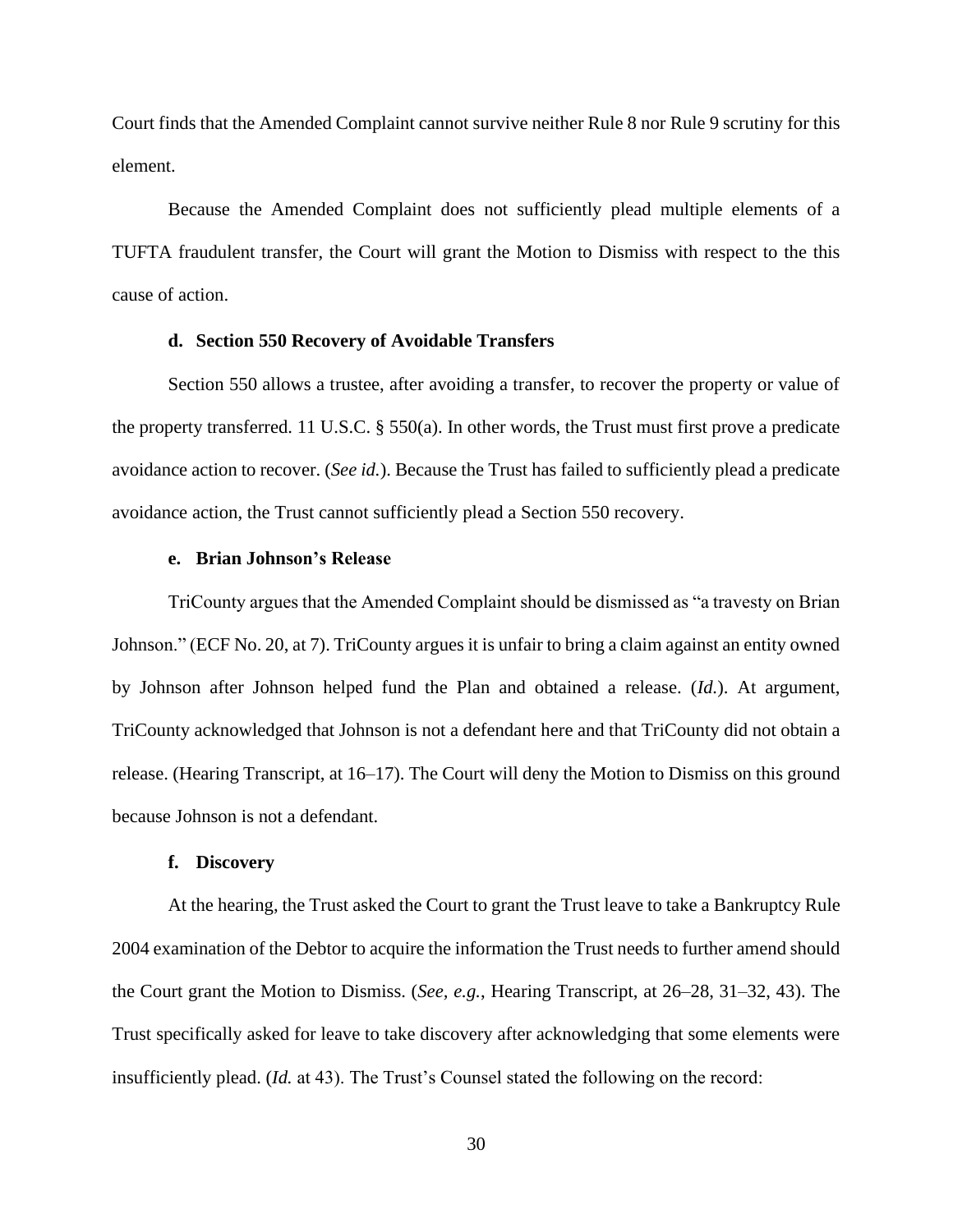But I will concede that -- and I'll let the Court tell me exactly what it feels is insufficient, but I believe that some of these things, some of the details of the transfers, we would actually be better off if we could get some level of discovery on those points before we have to file the [Second] Amended Complaint. And we'd seek leave for that if at all possible from the Court.

(*Id.*).

The Court asked the Trust's Counsel what provisions of the Rules allow discovery to ascertain facts needed to amend a complaint. (*Id.* at 32). The Trust admitted courts do not permit "discovery under 2004 once an adversary is commenced." (*Id.*). The Trust suggested that discovery would be appropriate under the circumstances because the Trust believes Johnson is being obstructive. (*See id.* at 31–32).

Bankruptcy Rule 2004 allows examination of any entity. Fed. R. Bankr. P. 2004(a). Many courts have noted the Rule allows for a "fishing expedition" because the scope extends to any matter affected administration of the estate. *First Fin. Savs. Ass'n v. Kipp (In re Kipp)***,** 86 B.R. 490, 491 (Bankr. W.D. Tex. 1988) (quoting *In re GHR Energy Corp.***,** 33 B.R. 451, 453 (Bankr. D .Mass.1983)); Fed. R. Bankr. P. 2004(b).

Once an adversary proceeding is initiated, parties must use the discovery devices established in Bankruptcy Rules 7026 through 7037, which incorporate Federal Rules 26 through 37. *Kipp***,** 86 B.R. at 491; Fed. R. Bankr. P. 7026–7037. Bankruptcy Rule 2004 examinations are inapplicable to adversary proceedings in this jurisdiction. Local Rule 2004(a). Therefore, the Trust's request for leave to conduct discovery is denied.

## **III. Leave to Amend**

Bankruptcy Rule 7015(a)(2) declares that the "court should freely give leave [to amend a complaint] when justice so requires." In the absence of undue delay, the plaintiff's bad faith or dilatory motives, or repeated failure to cure deficiencies by previously allowed amendments, or